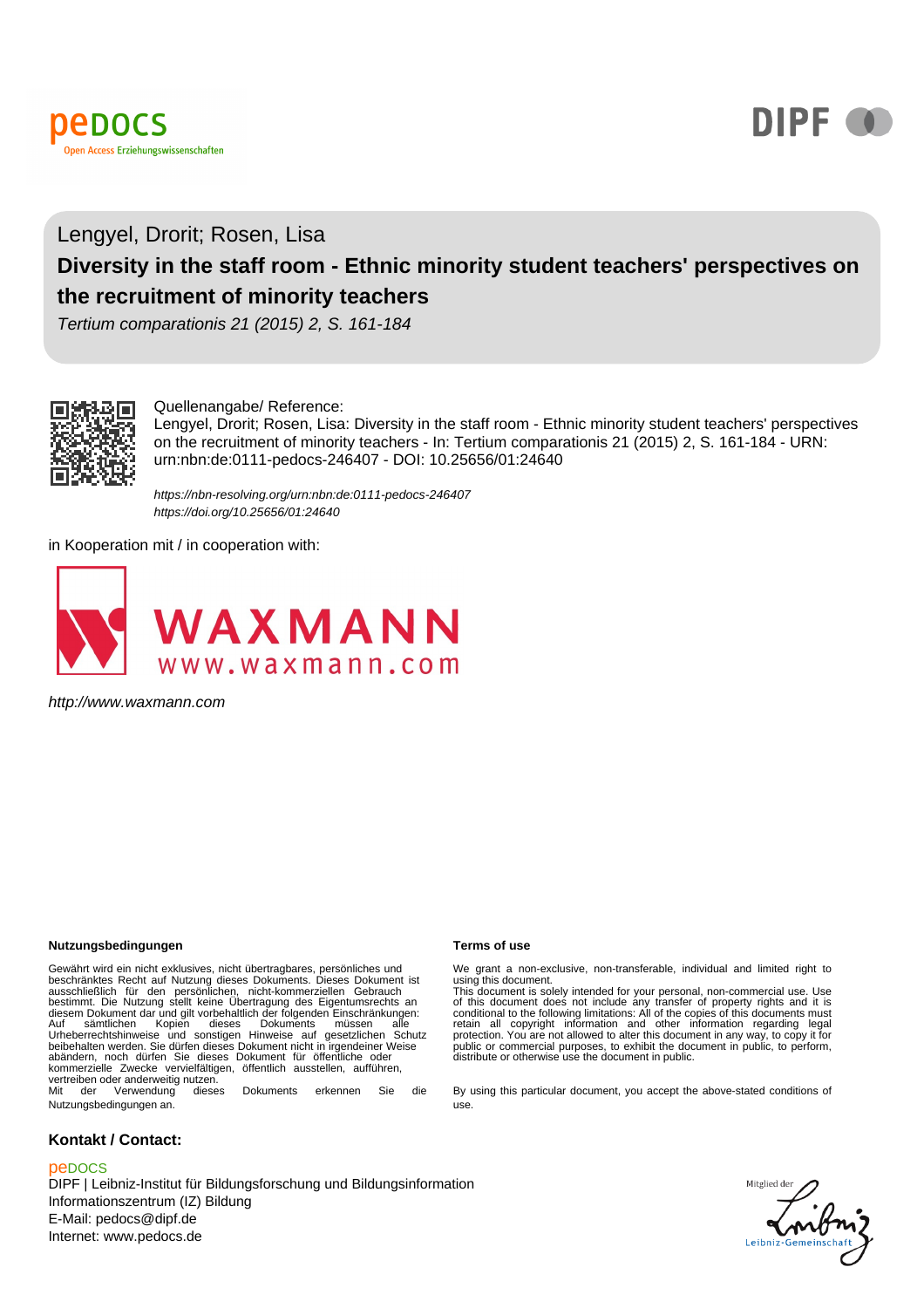

*Tertium Comparationis Journal für International und Interkulturell Vergleichende Erziehungswissenschaft Vol. 21, No. 2, pp. 161–184, 2015 Copyright © 2015 Waxmann Verlag GmbH Printed in Germany. All rights reserved*

# Diversity in the staff room – Ethnic minority student teachers' perspectives on the recruitment of minority teachers<sup>1</sup>

*Drorit Lengyel University of Hamburg* 

*Lisa Rosen Osnabrück University* 

# *Abstract*

Responding to the educational policy that was recently implemented in Germany and that calls for an increase in the recruitment of minority teachers, this study investigates the perspectives of minority student teachers about said policy, about the roles that are ascribed to them, and about multilingualism as a professional resource. The data was gathered in the context of the teachingresearch project 'Diversity in the staff room'. For the purpose of this article, portfolio entries and focus groups with minority student teachers where analyzed drawing on grounded theory. The findings reveal the groups' overall ambivalent attitudes towards the policy call mentioned above. On the one hand, the students are willing to contribute to the reduction of educational disadvantage, but on the other hand, they doubt that this policy strategy is sufficient to change the educational environment in a sustainable way. With reference to their multilingual resources, it becomes apparent that the students develop a sense for recognizing situations in which their heritage languages and their experience learning German can be helpful in professional classroom practices. Still, they are not entirely convinced of this and make it contingent upon certain conditions that have to be met in the school system.

# 1. Introduction

In Germany – as in other European countries – the academic performance of ethnic minority pupils is significantly below the level of their native peers (Prenzel, Sälzer, Klieme & Köller, 2013, p. 10). One strategy intended to reduce this disadvantage, as discussed in educational policy, is to recruit teachers of ethnic minority heritage since the number of minority teachers is still very low in comparison to the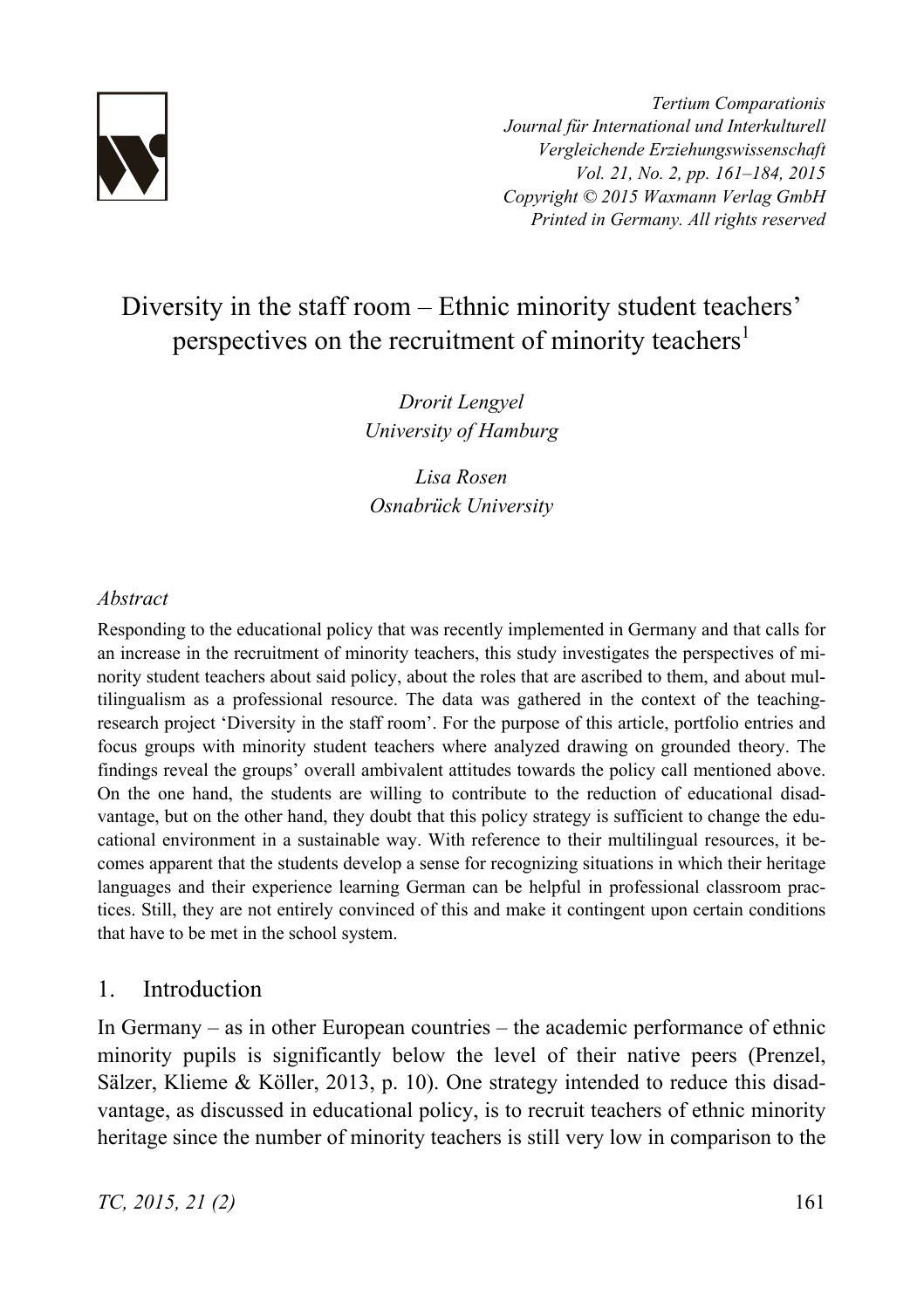overall number of minority pupils. At 6.1 %, the percentage of minorities in the teaching profession is well below the average of minorities with college degrees engaged in other occupations (Autorengruppe Bildungsberichterstattung, 2012, p. 82). When taking nationality into consideration and not the own birthplace or parental birthplace, this percentage even drops to just under 1 % (cf. Stürzer, Täubig, Uchronski, & Bruhns, 2012, p. 52).

The argument put forth within educational policy is that minority teachers are equipped with specific resources due to their bilingual and bicultural upbringing. For example, according to the ministry of the most populous German state, North Rhine-Westphalia:

Teachers of ethnic minority origin can "draw upon their bicultural background not only as mediators between cultures. They are also role models for positive integration and successful educational careers. As they are familiar with many problems that immigrants face, having experienced such problems themselves, they are able to identify and tackle specific problems with greater sensitivity, awareness, and success"<sup>2</sup> (MSW NRW, 2007, p. 3).

Minority teachers are also expected to use these resources as professional competencies to enhance minority pupils' academic achievement. Analyzing educational policy documents, Akbaba, Bräu, and Zimmer (2013, p. 52) outline one negative aspect such policy objectives: They point out that the optimistic expectations that are projected onto minority teachers – to be bridge builders, integration enablers, language and cultural mediators, etc. – are stigmatizing "from a pedagogical and professional perspective," for such culturalization constrains teachers' actions and complicates their self-determined construction of ethnicity (ibid.).

Although international research shows some effects of ethnic minority teacher recruitment on the academic performance of students from the same ethnic group (Karakasõglu, 2011, p. 125 ff.), relevant findings emphasize entry barriers, unequal treatment, discrimination, and racism experienced by minority teachers in teacher training and in the labor market (Carrington & Tomlin, 2000; Cunningham & Hargreaves, 2007; Lynn & Lewis, 2009).

All in all, research focusing on recruitment and increasing the participation of ethnic minority teachers has been conducted in Great Britain, Canada, and the United States since the 1980s, whereas in Germany this research has just begun. Several publications have, however, already been published in German, summarizing and systematizing the current state of international and national research (cf. Strasser & Steber, 2010; Mantel & Leutwyler, 2013; Georgi, 2013). These publications concur that additional empirical evidence is necessary to substantiate the effectiveness of certain educational policy strategies. Research on ethnic minority teachers in German-speaking countries is generally considered a desideratum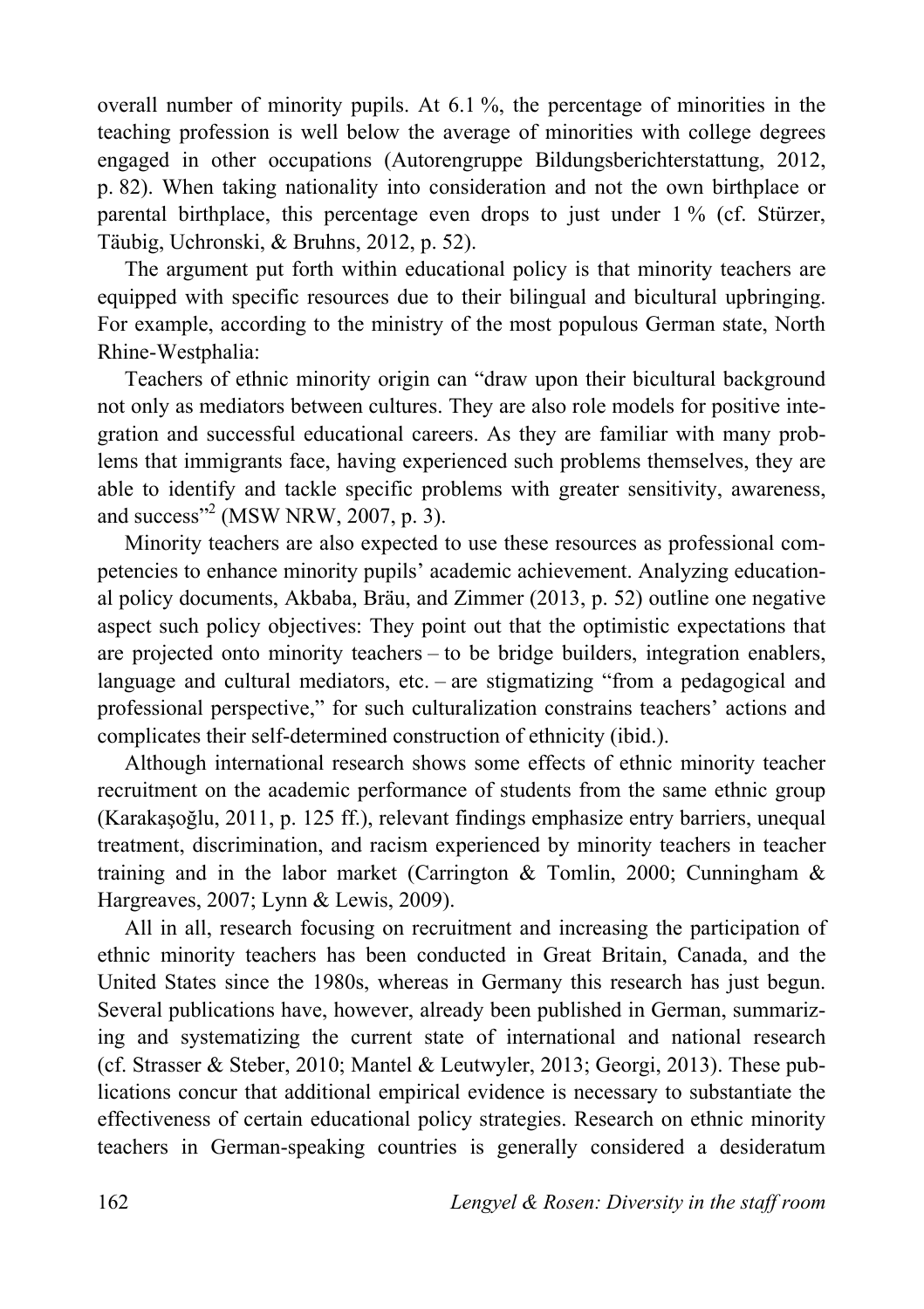(cf. Mantel & Leutwyler, 2013, p. 236 ff.) which is even more acute in terms of ethnic minority student teachers. Within the context of educational policy discourse, it is "particularly critical to ask how the student teachers themselves assess their role as sources of hope for the future or ambassadors of integration" (Bandorski & Karakasoğlu, 2013, p. 133).

Such considerations were the starting point of our research focusing on future ethnic minority teachers. Our aim is to evaluate the educational policy position mentioned previously with its objective of 'integration and social cohesion through specific recruitment' by comparing and contrasting it to the perspectives of ethnic minority student teachers in teacher education (Lengyel & Rosen, 2012).

Thus, in this article we continue with a discussion of the state of research on minority student teachers (2) and explain the ramifications of our project (3). In the fourth section, we present our findings from group discussions (4.1) and portfolio entries (4.2) regarding minority student teachers' perspectives as they pertain to certain relevant educational policy objectives. Furthermore, we examine how these student teachers evaluated their anticipated role as language mediators, and through analyses of their portfolios, we also reconstruct the students' assessments of how they anticipate dealing with their own multilingualism as (future) educators (4.3). In conclusion, based on our findings, we present hypotheses and pose questions relevant for future research involving 'ethnic minority teachers' (5).

# 2. The state of research on minority student teachers in German-speaking countries

In this section, we present an overview of the few publications currently addressing the topic of minority student teachers. We examine their research questions, methodological approaches, and results. The majority of projects discussed here were still in progress at the time of publication of this article; thus, only their initial findings are presented here.

At the University of Bremen, a study utilizing a mixed methods design to investigate student teachers' levels of progress and satisfaction in terms of their university studies was developed and conducted as "research sensitive to migration issues and aimed at carrying out an empirical needs assessment" (Bandorski & Karakașoğlu, 2013, p. 133).<sup>3</sup> The quantitative methods involved the collection of data from 560 student teachers via written questionnaires (ibid., p. 136). Using cluster and factor analysis, the researchers determined that the "great majority of students of ethnic minority heritage … do not consider themselves 'a group' with specific features and need for support." Therefore, the researchers recommend not addressing them as such in order to avoid stigmatizing them; only a limited number of stu-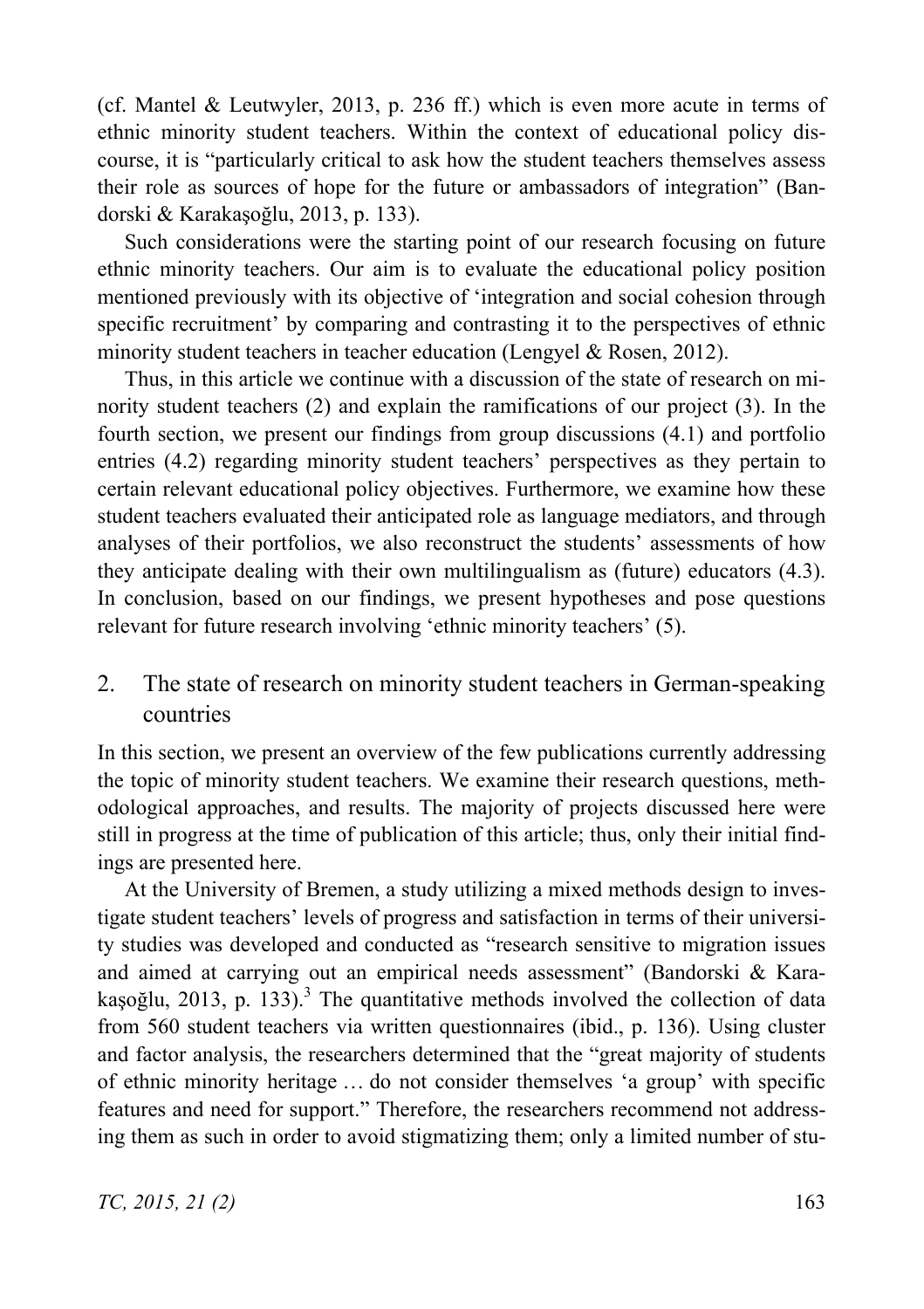dents have specific needs when it comes to language support (ibid., p. 147). Bandorski and Karakaşoğlu argue that this sample of minority students is slightly more sensitive toward inequality in general than those students of non-minority heritage, but these are to be considered "cautiously corroborative indicators" aligned with educational policy objectives (ibid., p. 152). However, what is more pronounced in their motivation regarding career choice is the desire to be role models for pupils of both minority and non-minority heritage, and this desire "does not specifically refer to the group of children or youth of minority heritage, the benchmark set by policy makers as the 'distinct group' of minority teachers; rather, their motivation does not depend on specific target group categories such as minority vs. non-minority, girl/boy, etc." (ibid., p. 153).

Concerning the perceptions of university teachers accompanying student teachers of minority and non-minority heritage during their practical training, Wojciechowicz  $(2013)^4$  provides a detailed evaluation of one problem-centered interview from the ten she conducted and assessed according to the documentary method and the grounded theory (ibid., pp. 120, 122 ff.). According to her research question about the interpretive patterns and potentially connected ethnic markers of difference among university teachers, Wojciechowicz comes to the following conclusion: Minority teachers' study habits are marked by deficit ascriptions according to features of ethnic classification and difficulties during their studies are explained in a culturally deterministic manner (ibid., p. 120). In a similar manner, Döll and Knappik (2013) investigate constructions of difference within the contexts of university and the initial phases of professionalization; they are especially interested in mechanisms of inclusion and exclusion in Austrian teacher education when it comes to creating language hierarchies. While these studies focus on university teachers' perspectives and attitudes about migration-related diversity, the following studies focus on the perspectives of student teachers.

Schlickum (2013) is interested in "student teachers' frames of reference in dealing with cultural diversity" (p. 109) and outlines these in the context of a pilot study at the University of Mainz involving five group discussions comprised of three to five participants each (ibid.). Based on the analysis of one of the group discussions according to the documentary method, she indicates that in terms of approaches to language standardization in school none of the student teachers, whether of minority or non-minority heritage, questioned the general "required obligation to use the national language" (ibid., p. 115). If the issue of discrimination should arise in this context, it is not directed at questioning the requirement itself "but rather its general implementation" (ibid.). No differences were found among students when taking minority or non-minority heritage into consideration (ibid., p. 116). At the University of Cologne, Panagiotopoulou and Rosen (2015) reach similar con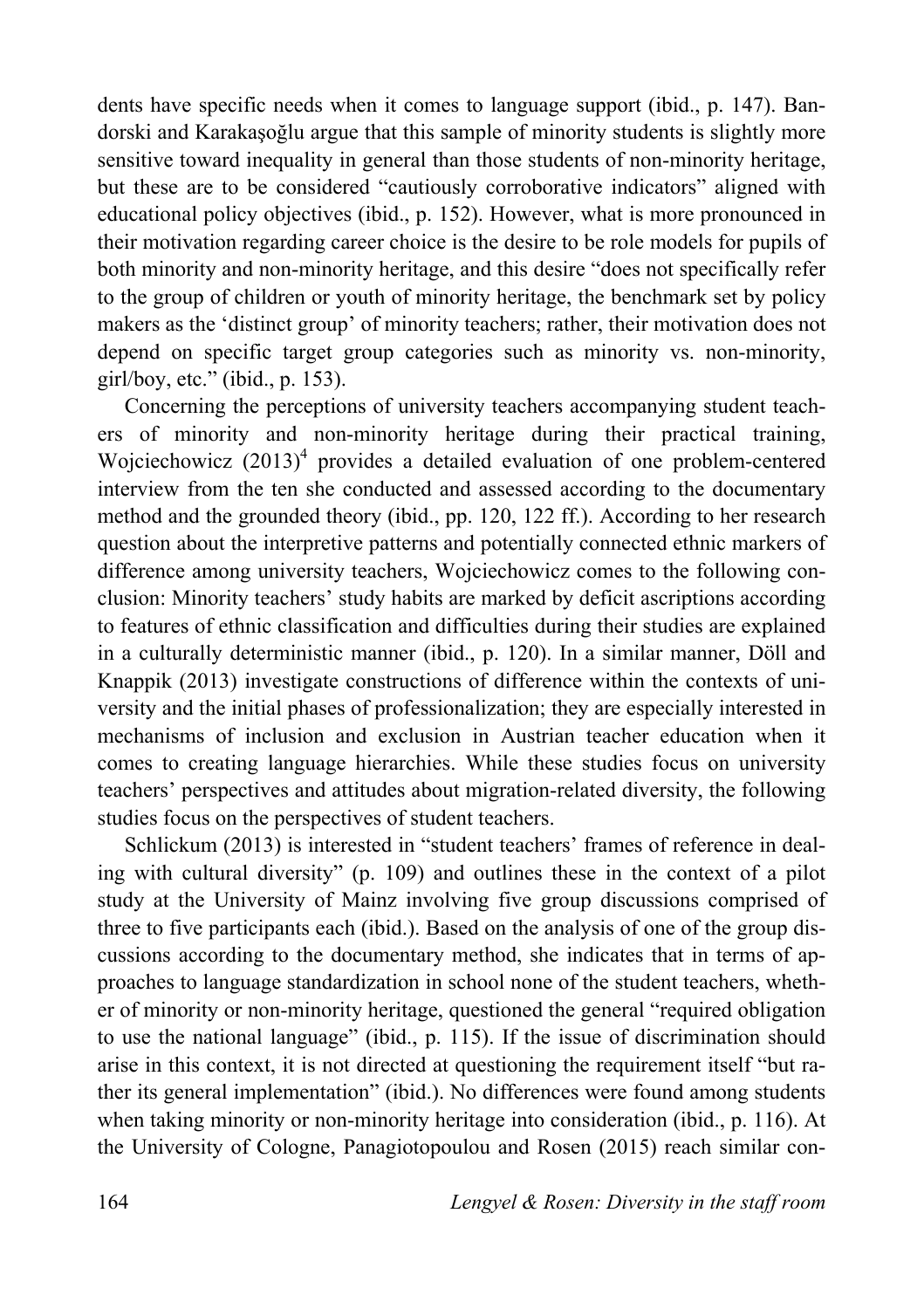clusions in their project involving thirty-two student teachers both of minority and non-minority heritage as they interviewed one other, resulting in sixteen guidelineassisted peer-interviews. Their analysis is based on grounded theory and indicates that minority student teachers assess their experiences of (self-)exclusion due to their (own) non-German languages in educational contexts as illegitimate or discriminatory only to a very limited degree, thus barely distancing themselves from such practices within the German school system. On the contrary, they advocate a monolingual approach at school. Also at the University of Cologne, Lengyel and Rosen (2012) conducted four group discussions, each consisting of three to four minority student teachers, involving self-evaluations of their intercultural competencies, and analyzed their data using grounded theory. Using in-vivo coding, "giving us somewhat of an advantage" (ibid., p. 78), the authors indicate that the majority of these students assume they have a higher level of intercultural competence when compared to student teachers of non-minority heritage. At the same time, they also emphasize that students of non-minority heritage can and should acquire such competencies. They refer to attitudes such as openness, tolerance, appreciation, and individualization, which they stress are crucial, and even more importantly, heritage-independent elements of pedagogical professionalism when dealing with migration-related diversity (ibid., p. 81 ff.).

In summary, it is apparent that the minority student respondents do not see themselves as a cohesive group that accepts being identified based solely on their minority heritage, although the university instructor respondents engage precisely in such practices and tend to approach these students with deficit-based attitudes (e.g. in terms of their language practices). Analysis of their professional approaches indicates that minority students, similar to students of non-minority heritage, tend to adopt the strategies of the (monolingual) school system. Additionally, minority students consider themselves to be at an advantage over students of non-minority heritage with regard to intercultural competence.

# 3. The research project 'Diversity in the staff room'

The teaching-research project 'Diversity in the staff room' provides the context and framework of our study. We conducted this project for the first time at the University of Cologne during the winter term of  $2010-11$ .<sup>5</sup> The objective of this seminar was for students to articulate their own positions in light of educational policy initiatives assigning them roles as language and cultural mediators. In addition to theory-guided discussions about 'multilingualism', 'intercultural competence', and 'discrimination', empowerment methods, in particular, as well as biographical reflection and portfolio work were intended to facilitate a reflective process, moving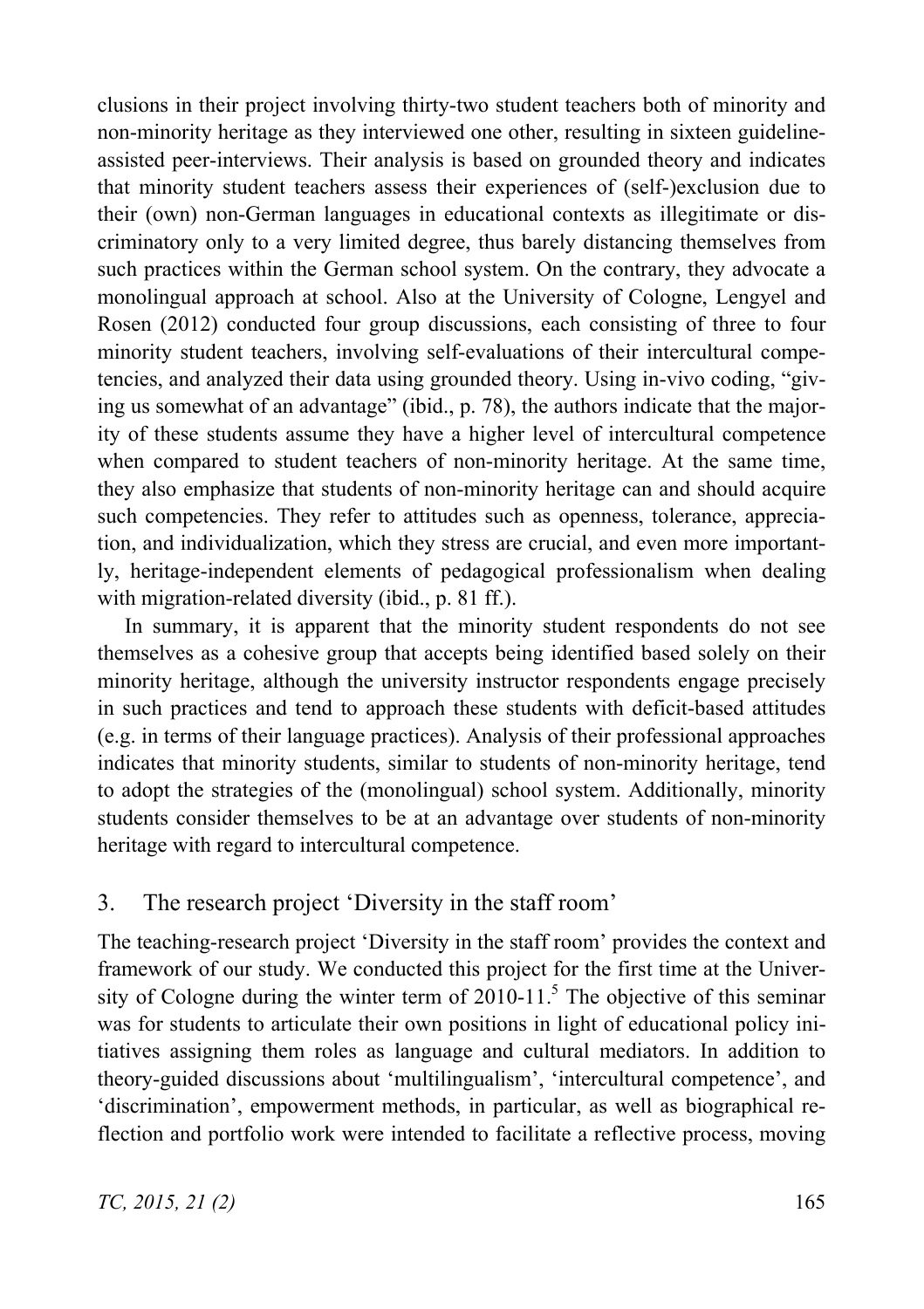from biographical resources toward professional competencies. Given this context, the research instruments are also simultaneously university didactic methods of teacher education. We analyzed students' learning-process portfolios (cf. Gläser-Zikuda, Voigt, & Rohde, 2010, p. 147) in which they made entries during the seminars and between block modules (for an overview, see Gläser-Zikuda, Rohde & Schlomske, 2010; Koch-Priewe, 2013). We recorded, transcribed, and made available for further analysis the discussions which the students in groups of three or four engaged in during peer-learning phases which involved consolidation of theoretical understanding and reflection on personal critical incidents (cf. Flechsig, 1999, p. 217; Hiller, 2010).

The research questions we focus on in this article are closely connected to the previously mentioned educational policy initiatives, giving students themselves the opportunity to express whether or not they wish to be perceived as sources of hope for the future and integration ambassadors at school. Thus, the questions are: How do they foresee their ascribed roles as linguistic and cultural mediators, and which chances and obstacles do they anticipate? Furthermore, how do they expect to deal with their multilingualism as a biographical resource within future educational contexts?

To answer the first question we draw on data from four focus groups in each of which three to four students discussed their views about the linguistic and cultural mediator roles attributed to them (see 4.1). This method of data collection is particularly suitable for eliciting opinions beyond hegemonic discourse. According to Pollock, one epistemological goal of group discussions is to elicit "non-public opinions," which "the individual often only becomes aware of during discussions with others" (quoted in Lamnek, 1995, p. 141 ff.). Here the manner of communication in the group, inspired by everyday practices, becomes "the means to reconstruct individual opinions in an appropriate manner" (Flick, 1995, p. 133). Additionally, we are interested in group opinions, or the consensus among participants, reached during discussions about specific issues (ibid.).

In addition and in order to expand our knowledge base (key term 'triangulation', see Flick, 2011, p. 41), our data is gathered from portfolio entries wherein students were asked to evaluate educational policy initiatives striving for 'diversity in the staff room' and to discuss which roles they themselves wanted to assume in relation to these issues (see 4.2).

To address the question of how students anticipated dealing with their multilingualism in the future, we also drew on portfolio entries written for the purpose of reflecting on their multilingual biographies (see 4.3).

Drawing on grounded theory (cf. Bryant & Charmaz, 2010; Hülst, 2010; Charmaz, 2014) the students' portfolios were processed in MAXQDA to enable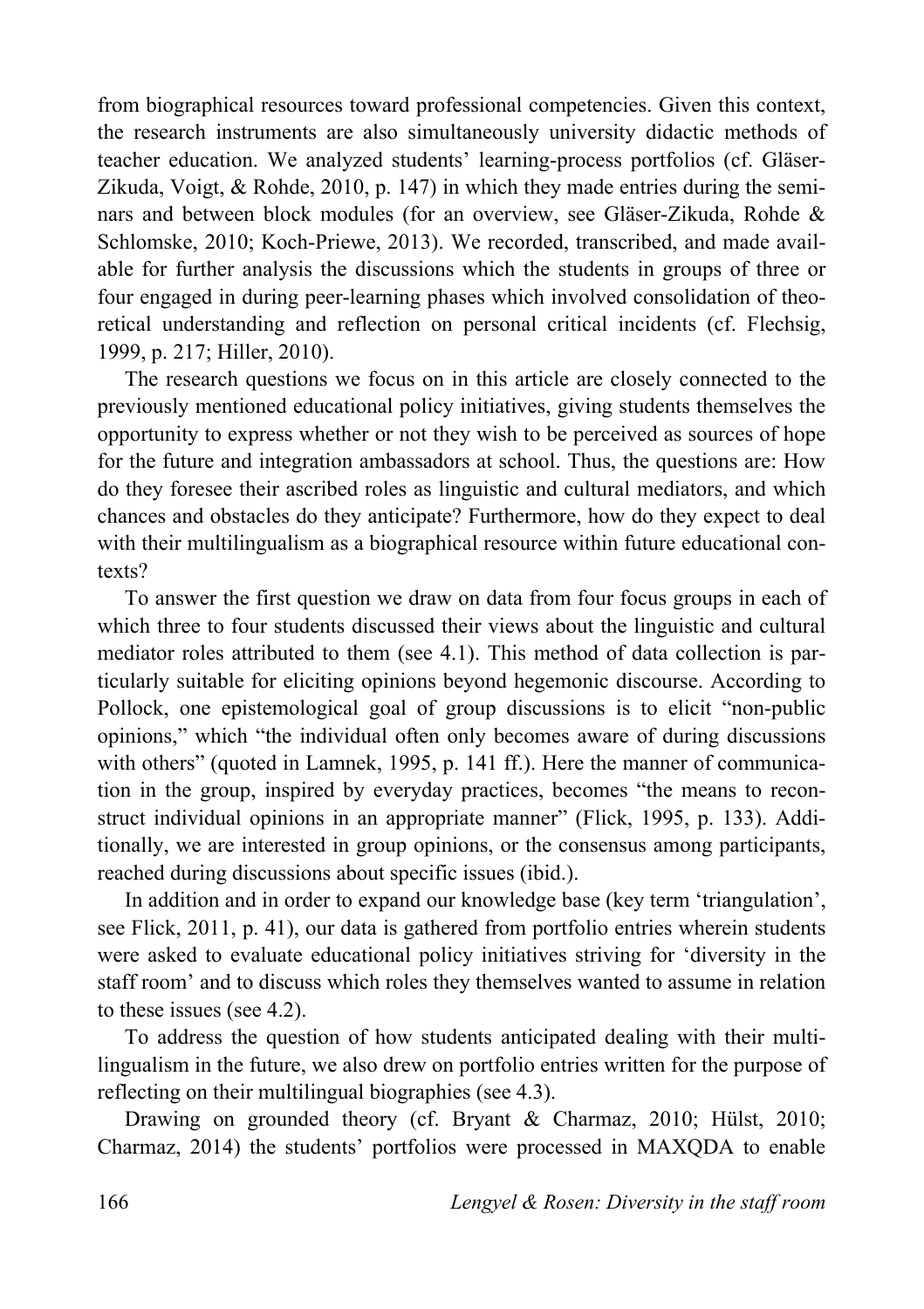computer-assisted analyses, initially through open coding and then through axial coding (cf. Strauss & Corbin, 1996, pp. 43 ff., 75 ff.). The objective of this analysis was to develop explorative theoretical concepts about these minority student teachers' perspectives and expectations.

Before discussing our findings, we would like to present our initial discussion questions and the related portfolio assignments in order to describe in detail how the students' (written) statements were generated.

First, some information about the participants themselves: This group consisted of fifteen female students who were, on average, approximately 29 years old. Given that the average age among undergraduate students working toward a B.A. was 22.9 and among students pursuing the German 'Staatsexamen' was 24.0, the average age of the research project participants was relatively high. Nine students were first-generation immigrants, and the remaining six were second-generation immigrants. Immigration status was determined based on the respondents' country of birth and their parents' countries of birth. Nine students born outside of Germany considered a language other than German to be their first language. Of the six students born in Germany, only one considered German to be her sole first language; three students grew up multilingually and two reported a language other than German as their first language. All fifteen students reported that they wanted their future children to grow up bilingually. The majority of students (eight) were studying to become secondary school teachers, six to become primary school teachers and one was pursuing a degree in special education.

4. Student teachers' perspectives on the chances and challenges of minority teachers – the results

First, we turn to the question of how the students evaluate the cultural and language mediator roles attributed to them: What opportunities and obstacles do they perceive in this context? Subsequently, we address how they anticipate using their multilingual resources as teachers in school.

4.1 Results from group discussions about their role as 'special teachers' and their assessment of the educational policy objective calling for diversity in the staff room

The topic of interest was discussed in the context of a focus group concerned with intercultural communication and competence. The students' task was to explore the role of power asymmetries within a critical incident and to derive a model of intercultural competence in which the susceptibility to failure of intercultural communication is primarily attributed to power asymmetries, and cultural differences are of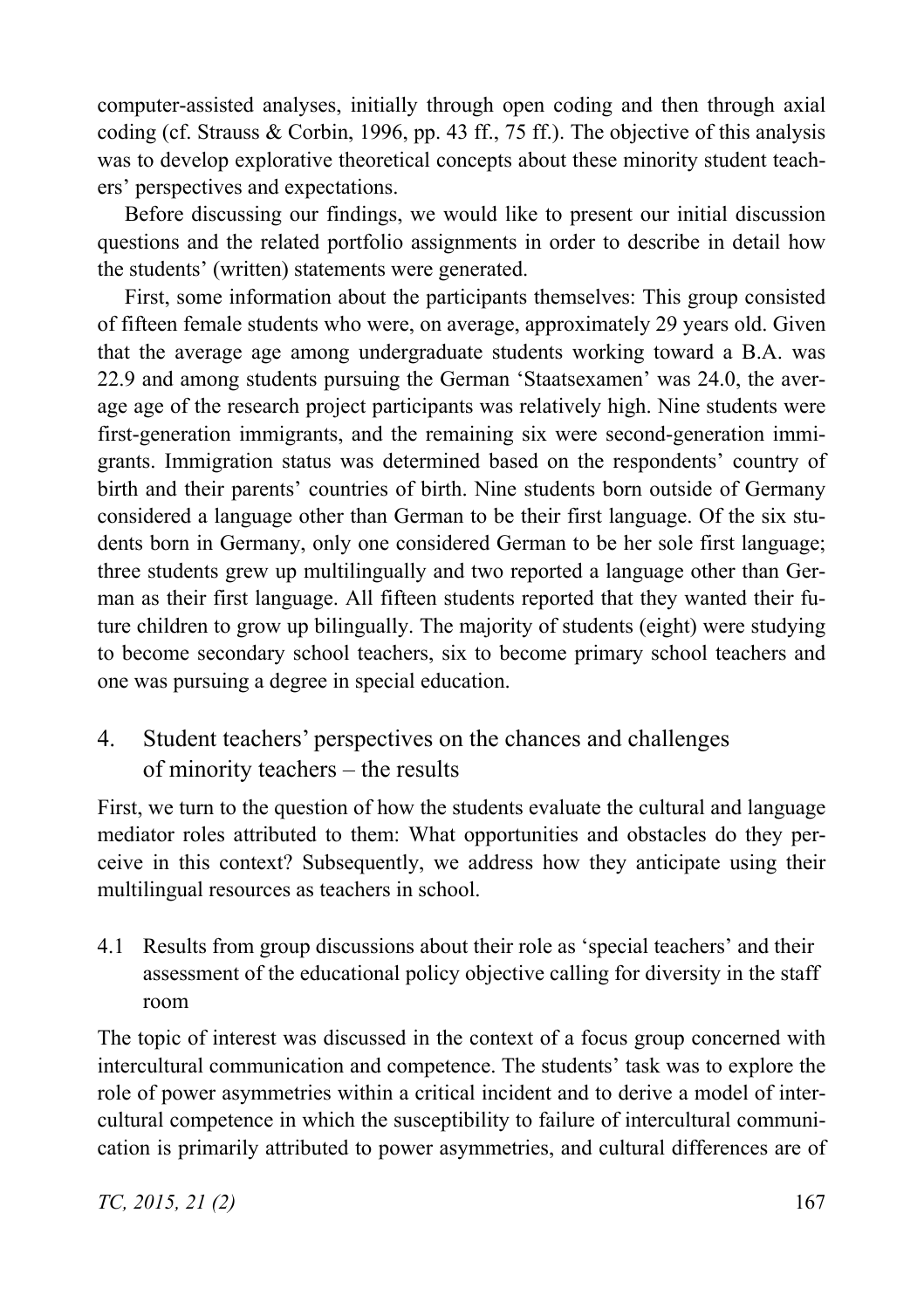secondary importance (Auernheimer, 2013). This was followed by the question of how students, bearing Auernheimer's model in mind, would evaluate the call for more diversity in the staff room and how they would assess the argument that ethnic minority teachers should be cultural mediators.

An overarching similarity throughout the discussions is that the students feel particularly responsible for shaping immigrant society and enabling equal opportunities in education; at the same time, they wish to simply be considered members of the staff and not be reduced to the role of integration experts. This result is consistent with other initial findings about minority teachers (cf. Bandorski & Karakasoğlu,  $2013$ , p. 134). The opportunities they associate with the call for staff, i.e. faculty diversity also represent obstacles. This ambivalence is portrayed differently within the four groups. We continue by tracing how each of these four groups reached their respective conclusions.

The participants of one group emphasized that the responsibility for reducing educational disadvantages of migrant pupils should not only be sustained by a group of 'experts', but also be supported by the involvement of each and every teacher. Their considerations also took into account the academic training of student teachers. Migration issues should be a mandatory element of the curriculum. High-rated aspects included: Knowledge about causes of migration and migrants' motives and familiarity with the environment within which migrants live as well as the diversity of religious expression and religious background. Building on this knowledge, it would be possible to further develop other important skills such as sensitivity, commitment, and openness. Emphasizing these dimensions of knowledge and crucial attitudes went hand in hand with uncertainty about the definition of 'culture' and the transmission and representation of migrant cultures in educational contexts. The discussants wondered whether this was what educational policy makers desired: "especially at school … to actually teach these cultures?" The students agreed that they were uncertain about what exactly was required of them as cultural mediators. They felt they were not up to the task, especially in terms of mediating between "the child" and the "German environment." This would require "a certain willingness … particularly on the German side … either on the part of school or of … society." However, they felt optimistic about the future and assumed that not only the situation in schools, but also the overall situation would improve and that Germany would become a more multicultural society. This forward-looking consensus concluded the discussion, although the students did not address how discrimination, for instance, could be reduced. Indeed, they justified their belief in a better future by pointing to positive developments in recent years. Intercultural education, for example, was now being offered as a subject in teacher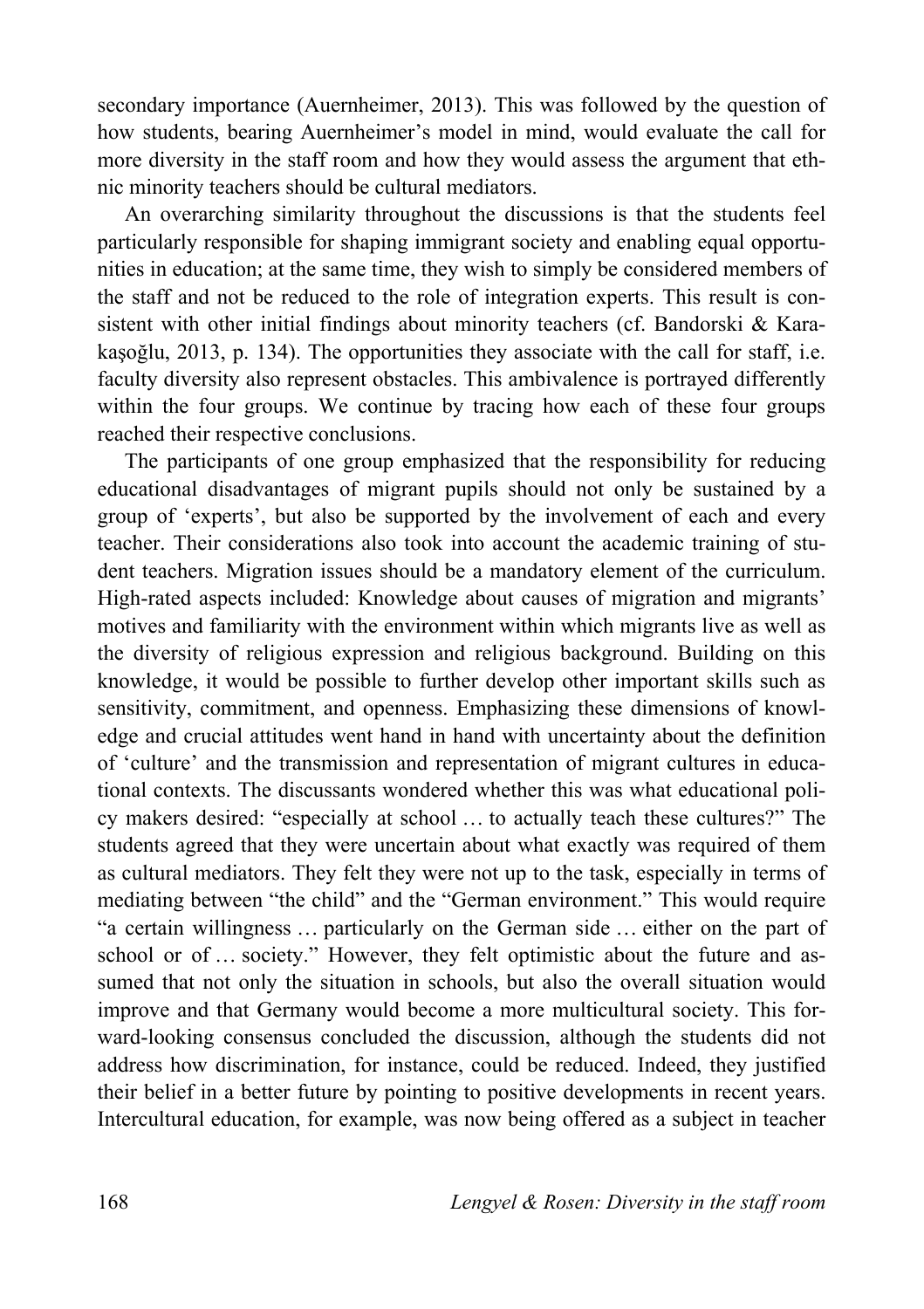education. They expected this development to continue although they acknowledged that it could still take forty years to reach a satisfactory level.

The students in another group presented arguments along similar lines: They asserted that teachers and student teachers of non-minority heritage should "be thoughtful about this topic and should take great care," by participating in "such seminars," for example, and by taking the "experiences of others" into consideration. They also insisted the entire faculty needed to take responsibility for supporting migrant children and youth in their academic progress. Hence, they argue against a static distribution of tasks. Although they did not feel as optimistic about the future as the first group, this second group emphasized the complexities and the pressures that characterized teachers' daily lives. Thus, teachers lacked the time and capacity to deal with "migrant children." This would be the "fate for the moment" of minority teachers, i.e. the student teachers considered the role ascribed to them as an opportunity and agreed with the statement of one discussant who said, "Okay. We feel like we are up to the challenge." They were willing to adopt this role on a tentative basis, but their goal for the future was not to be viewed as "someone special" – or as "others." They adopted the term 'equality' (Gleichheit) in a unique manner. Their interpretation referred to a lesser extent to equal status in a formerly exclusively 'white' faculty, but rather to equal status in terms of pedagogical qualifications: "Each and every teacher should be equal in competence" and at the same time be able to be "somewhat different." This dilemma about uniformity and difference was resolved by the consensus that intercultural education was to be defined as a cross-sectional task. The participants' discomfort about their special status became particularly apparent when the topic of cooperation with parents arose. They agreed about this potential obstacle, and more precisely about the possibility that minority parents might take advantage of them, especially if these parents considered them "compatriots" according to the motto, "One good deed deserves another." The student teachers felt unprepared for such situations and wondered how to "stay polite" and still deflect such offers.

To some extent, the third group of students was more critical in their discussions of the cultural and language mediator roles they were expected to fulfill. For example:

S2: … well, this formulation here, ff, yes ff migrant teacher should fulfill this role, this is yet another form of building stereotypes, well yes exactly

S4: exactly, to peg someone as something

They broached the issue of "being the other" and addressed their discomfort with such circumstances. The discussants concurred with one student's remarks. They highlighted, once again, the importance of the individuality and uniqueness of every human being: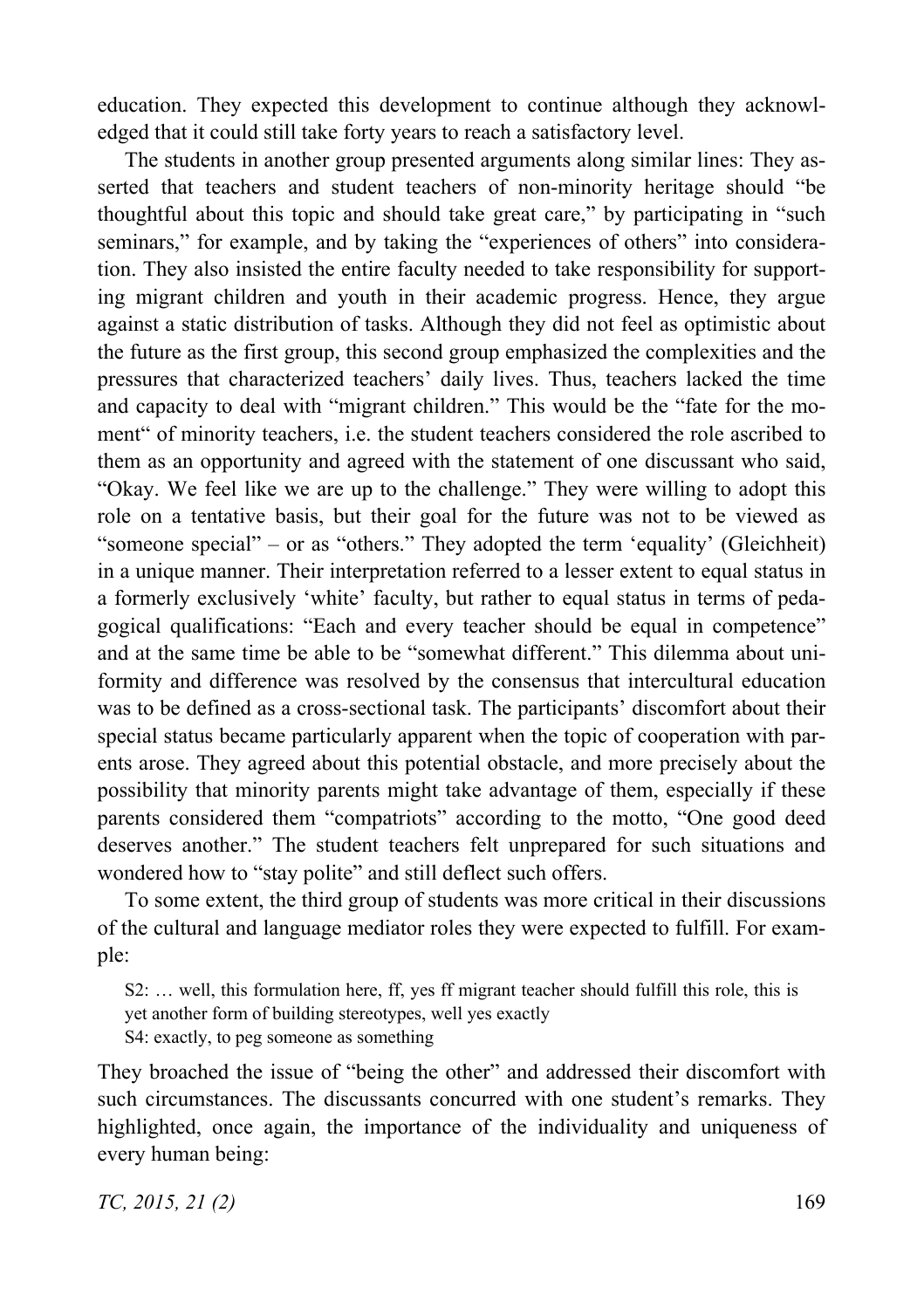S3: What I like to stress in any case is, the importance of each human being an individual, the individuality of each and every human being

S1: mh (affirmation)

S3: … never mind which country he or she comes from, never mind if he or she is a migrant or not and if you deal with this person respectfully then it does not matter if the teacher is a migrant himself or not

S2: mh (affirmation)

The student teachers came to the conclusion that it was not important whether teachers were migrants or not; what was important was that they dealt with pupils in a respectful manner. It is also worth mentioning that the group discussed this while talking about professionalism and thus opposed the tendency to naturalize traits due to a history of migration. People treat one another respectfully because they choose to do so. This is the central argument the students used to rebuff the attribution of special competences due to minority heritage because, from their perspective, the willingness to treat people respectfully and recognize their humanity "in all their diversity" could and should exist and develop independently of teachers' personal backgrounds. This agreement is due to their immanent recourse to general social competencies and to a humanist conception of humankind as crucial elements of pedagogical professionalism. In doing so, they also draw the necessity of subject-specific competencies into question because they speak up in favor of treating each and every pupil as an individual, or rather, they consider this to be more important than merely focusing on minority heritage. They are likewise skeptical about the assertion that the group of minority teachers are "able to do the job." On the one hand, members of this group may feel they are predestined to fulfill the task of cultural mediator; on the other hand, being a member of a minority is not the only prerequisite required for such a task. Having the strength to accept the challenge of purposefully acting as minority teachers and supporting minority children and youth does not constitute a contradiction. The humanist conception they have developed as a guiding educational principle goes hand in hand with the desire for equal opportunities and their concerted willingness to engage in this.

The participants in the fourth group also deconstruct minority teachers' assumed, quasi-natural ability to better empathize with and understand minority pupils as well as their assumed ability to thus be better able at resolving conflicts among pupils. This qualifies as positive discrimination and the discussants draw parallels to racism. Discrimination and racism are not only background issues allowing discussants to criticize the *othering* of minorities by addressing them as *migrant others* (for term discussion see Mecheril, Castro Varela, Dirim, Kalpaka & Melter, 2010, p. 17); by using these categories, the discussants also question the effectiveness of recruiting minority teachers. Their main argument is that not only do members of the majority practice discrimination, but minorities do so as well: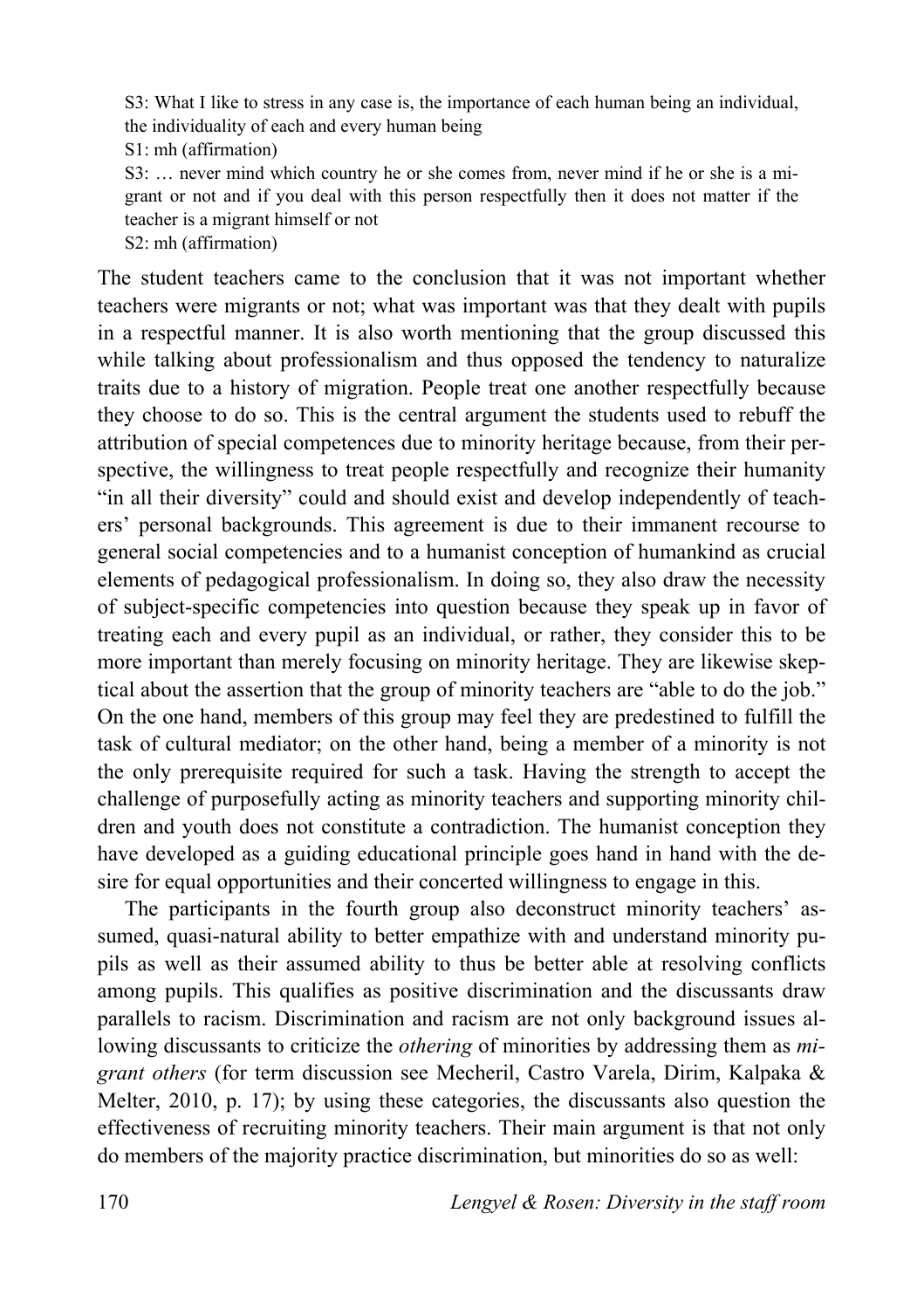S2: or perhaps, for example in my opinion, foreigners discriminate against others as well. Why do they think minorities would be more tolerant?

S1: yes exactly

S4: yes

S1: ... this is (incomprehensible)

S2: They discriminate (S1: yes yes) in the same way

S3: mh

S1: yes yes

S2: Perhaps they are not discriminating against their own [people], but other cultures.

S3: yes

S1: Of course, mh

S2: And that's why, who, I don't think, that it is sufficient to say it that way, right? A minority teacher, because a German teacher, who can say, that he would not be more tolerant mh than a minority teacher, right?

S<sub>2</sub>: These, this...

S3: Mh, yes

S2: ... connection I think somewhat, I don't think that this is something given

S3: Ascription that is not always correct

S2: Exactly, that...

S4: Mh

S2: Every person with minority heritage is being tolerant towards other cultures, that's not true

S1: That's not true at all

The students also associated the role of language and cultural mediator with the issue of discrimination; to be more precise, they associated it with the reduction of discrimination and tolerant attitudes. From their perspective, the call for increased faculty diversity does not reach far enough because the status of "member of a minority" does not prevent one from discriminating against others. Although they highlight collective involvement in discriminatory practices and tend to dismiss differences between people of minority and non-minority heritage, they nevertheless rely on terms like 'own' versus 'strange' as markers of difference. They distinguish between members of their own culture, which they consider to be differentiable, and those "other cultures" of minorities. For this reason, the students come to different conclusions when considering whether they are able to or even wish to fulfill the ascribed role of minority teacher. They, similar to the other groups, think that all staff should be responsible and become more knowledgeable in this field of action. The discussants argue not only normatively but also pragmatically: "a single" fighter cannot change anything within a monocultural school. They are afraid of being rejected by the non-minority members of the staff and of not being accepted by their colleagues. They see not only the necessity to foster cooperation between minority and non-minority teachers, but they also seek to build networks among minority teachers. By working with "many people" on the faculty, one can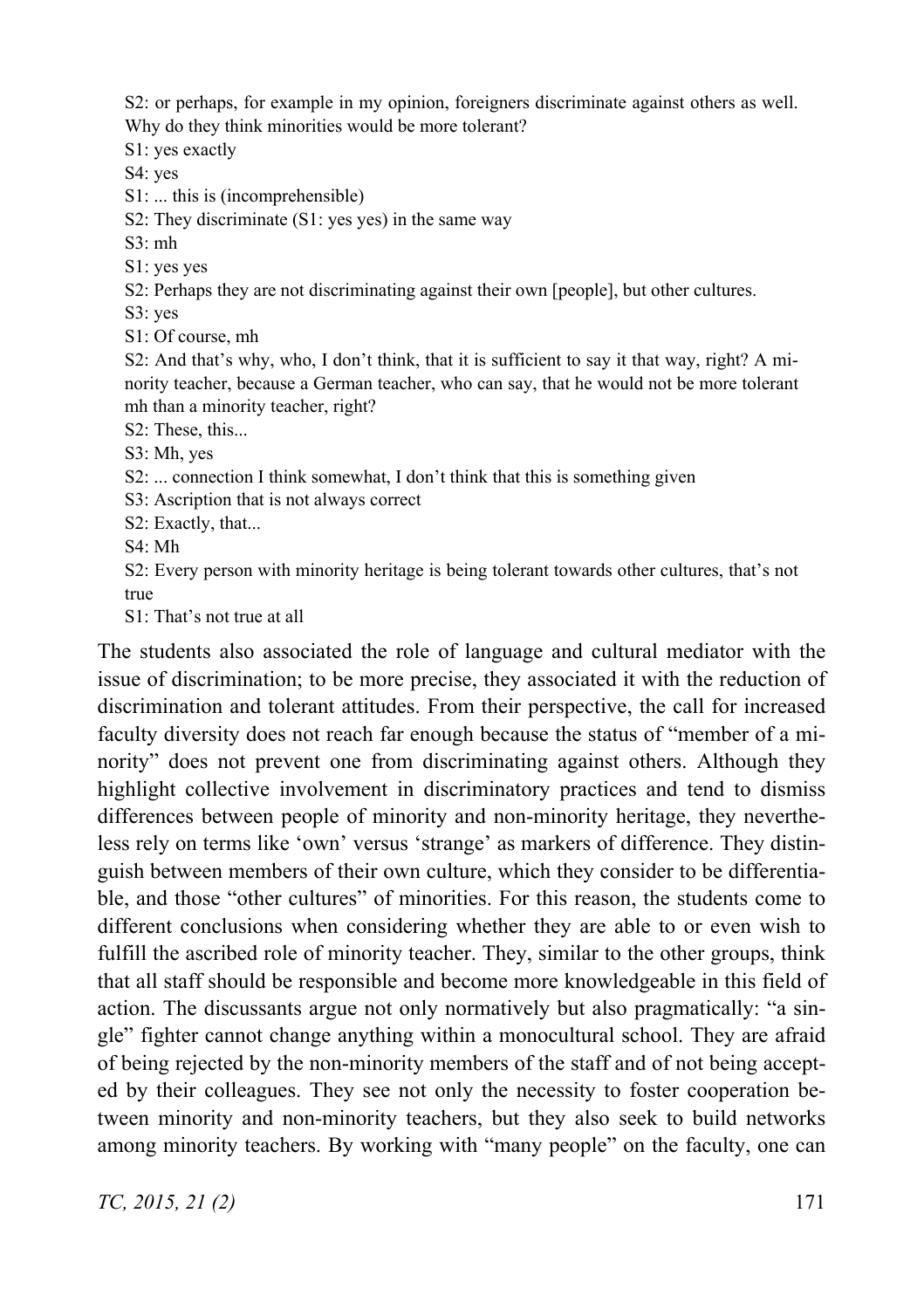"somehow push things forward" and "simply develop more openness and tolerance among the faculty."

In summary, the student teachers exhibit predominantly ambivalent attitudes toward the call for staff diversity. They are conflicted, for they assume that on the one hand, there is a need to reduce educational disadvantage and institutionalized discrimination and they want to facilitate this, but on the other hand, they are afraid of becoming involved in discriminatory practices themselves.

Throughout their respective discussions, the four groups resolved their quandaries by relying on different aspects of these dilemmas. They agreed about the following arguments, which they used to critically examine educational policy:

- 1. It is every teacher's responsibility! For that reason, minority issues should be an integral element of teacher education.
- 2. Giving minority teachers a special role is a provisional solution on the path toward education providing equal opportunities for all.
- 3. Minority heritage is not the only condition that predestines a person to function as a language and cultural mediator.
- 4. Minority heritage does not automatically ensure anti-discriminatory attitudes and actions.

If we further condense these four lines of argumentation, we can identify a common thread in the overall group consisting of the four focus groups. This theme may be described as "everyone involved assumes responsibilities when it comes to the unfulfilled promise of equal opportunities in education." The student teachers are willing to work toward this. Their commitment may be characterized by distinct contributions, but they doubt that this is sufficient to change the educational environment in a sustainable way. Another common attitude of the overall group is that both pupils and teachers of minority and non-minority heritage are subsumed under the label 'cultural belonging'. By doing this, they – and everyone else involved in the current discourse – run the risk of neglecting other lines of difference such as socio-economic background (cf. Knappik & Dirim, 2012, p. 92 f.). These explorative findings of the group discussions correspond to the analysis of the portfolio entries which is addressed in the next section. The (re)production of binary perspectives according to the pattern 'minority heritage' vs. 'non-minority heritage' also becomes apparent throughout students' individual reflections.

4.2 Results gathered from portfolios about the role of 'special teachers' and about the evaluation of the call for staff diversity

The closing evaluation of minority student teachers' perspectives about educational policy objectives are presented in writing as responses to the following assignment: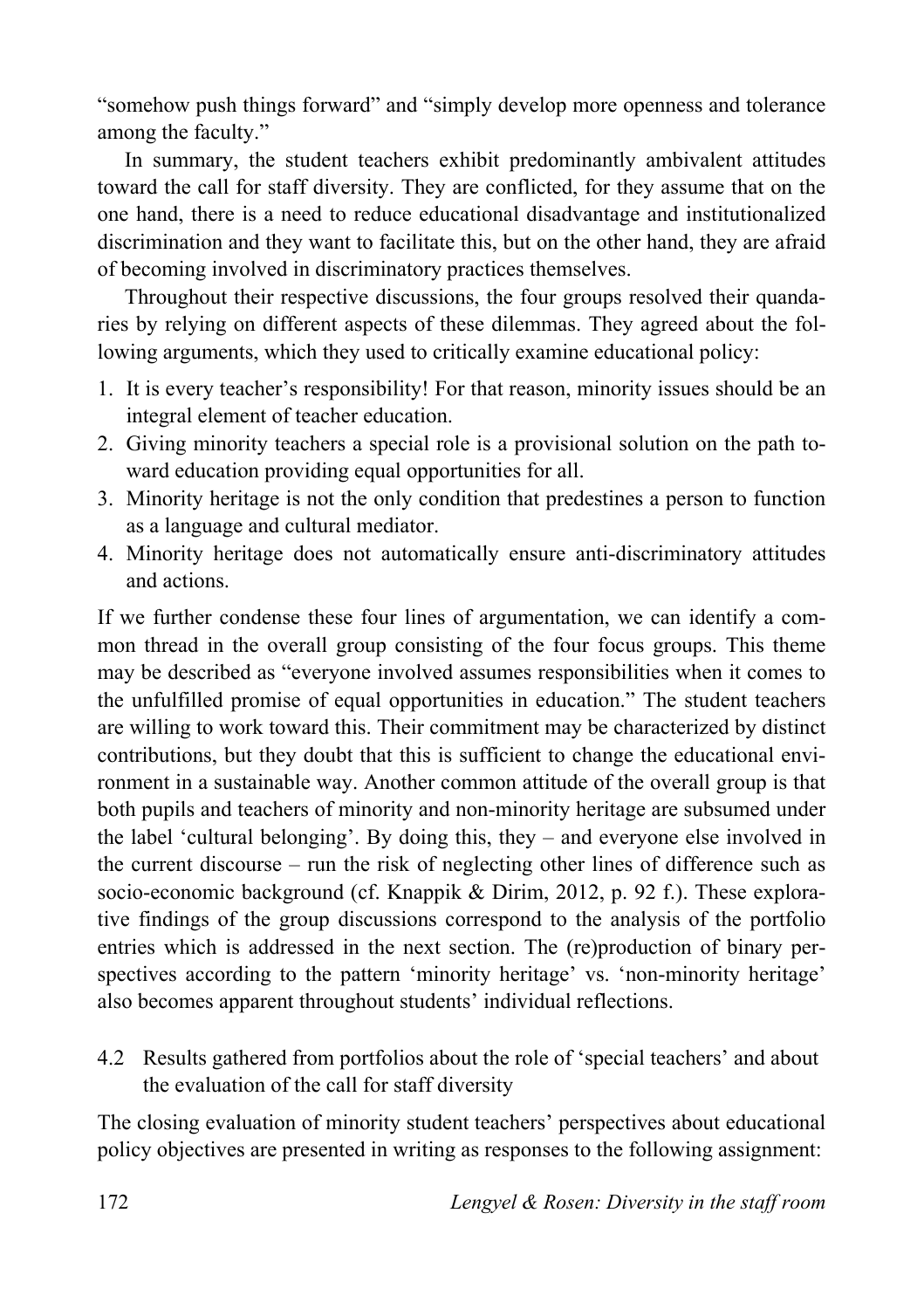Earlier today you were divided into small groups, and you discussed your personal experiences with discrimination at school. Based on theoretical explanatory models about prejudice, stereotypes, discrimination and (cultural) racism, re-evaluate your experiences and put your ideas in writing: How would you evaluate the targeted recruitment of minority teachers? Please explain your position.

All students reaffirm the educational policy demand for staff, i.e. faculty diversity and scrutinize it critically at the same time. Based on thirteen portfolio entries, it is possible to differentiate the following lines of argumentation:

One student presents the underrepresentation of minority teachers at German school as anachronistic. According to her, it is "long overdue … that more minority teachers work at schools." Instead of referring to "equality", her reasoning is mostly based on considerations of "enrichment" and "gain". She argues that the *enrichment that is achieved by increasing* the amount of minority teachers benefits two different "sides", those in school of minority and non-minority heritage: "I consider it to be a benefit for both sides. It opens up opportunities and possibilities for both sides to broaden horizons and perspectives." She assumes that it is a reciprocal process, which she underlies using educational theory (*broadening horizons through multiple perspectives*). The overarching concept, which is then further differentiated, is the *assumption and construction of various and binary perspectives* which confirm the educational policy agenda. Some students consider themselves to be at an advantage when it comes to social (communicative) competencies when compared with (student) teachers of non-minority heritage. Their *common or at the very least comparable space of experience* at school allows them to better empathize with minority pupils. This particular advantage is that they do not have a deficitbased opinion about minority heritage and can thereby contribute to the dedramatization of the 'minority' label while at the same time being aware of the 'problems' that minority children and youth may encounter at school and in their everyday lives in society. The student teachers acknowledge the central role of the teacher-pupil relationship. They highlight *the conjunctive space of experience* that minority teachers and pupils *may have in common*, for instance, when it comes to the 'potentialities' of multilingualism; they do not expect this to occur automatically. The following are two examples:

I would argue in favor of more minority teachers who often are more familiar with the everyday lives of minority children and are better able to cope with their problems. Minority teachers are more empathetic and do not consider minority status to be a problem.

I do indeed believe that my multilingualism may allow me to create closer connections.

Other student teachers partially deconstruct the *assumption and construction of various and binary perspectives* and completely deconstruct opportunities for establishing relationships by pointing to the heterogeneity of the minority group as a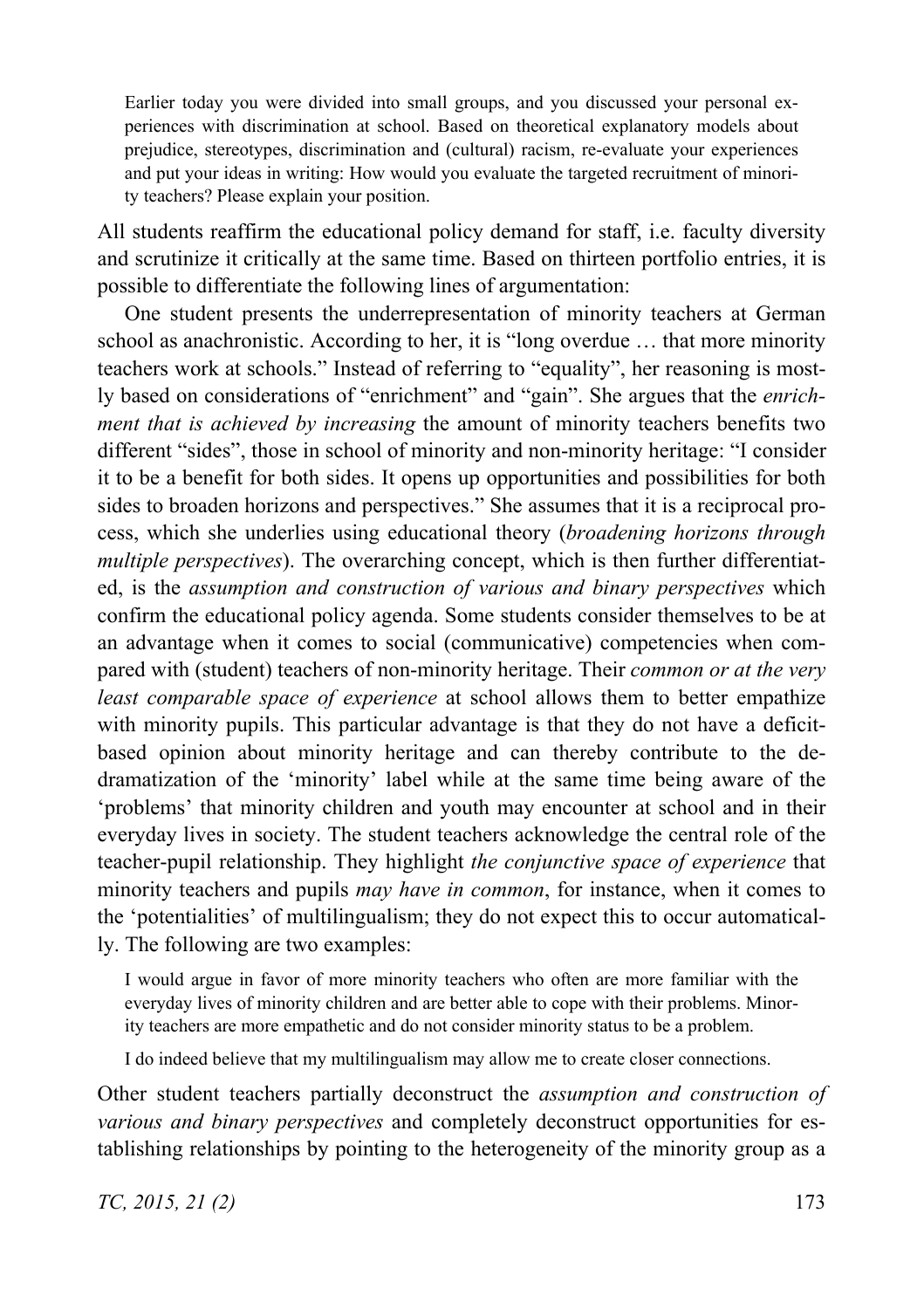whole and the unique nature of minority experiences. They use the same argument to reject categorizations and ascriptions and thereby express their unanswered questions about the educational policy agenda as well as their fears of being exploited as minority teachers. "Nevertheless, the entire situation needs to be critically scrutinized! Are we mere stopgaps … in this system?" At the same time these student teachers emphasize their pedagogical stance of "leaving no child behind" and thereby demonstrating their willingness to assume responsibility. They consider their professional opportunities for action to be rather limited because *limitations in understanding cannot be bridged due to the highly personal nature of the conjunctive space of experience*. This is illustrated by the following prime example:

As a student teacher – and having been a minority pupil – I have lived through … what my pupils go through. Nevertheless, I do not want to be pigeonholed because everyone has a unique background as a minority and consequently, a unique understanding of themselves …, which I cannot comprehend. What I can do is help whenever possible and teach them to trust in themselves.

In addition to these two dimensions, there is another that is based on the argument that a bridge builder role is negotiated interactively and flexibly and is therefore also determined by context and the specifics of any particular situation:

As a minority teacher, I consider myself to be responsible to be an intermediary or a person of trust when children, youth and parents want to see me in that role.

Here, the assumption that migrants share the same space of experience and perspectives moves partially into the background in favor of active role-making that selected actors within educational institutions as well as the persons themselves actively shape. This seems to include the option not automatically to be seen as "intermediaries" or "persons of trust". The opportunity for establishing connections, which other students describe using the subjunctive mood, becomes more specific on the interactive level in this case due to the *negotiation of connection and trust*. As a result, the educational policy agenda is evaluated based on the perspective of the actors: The primary emphasis is put on the (specific) expectations of children, youth, and parents instead of relying on the (abstract) opportunities of a conjunctive space of experience.

Many students indicate a basic willingness to assume a special role and to also assume this responsibility on a normative level. Nevertheless, even while agreeing with educational policy objectives, some student teachers stress that, as one of the students states, "minority teachers cannot be seen as a 'magic bullet for societal integration'." Particularly when it comes to formal education at school, they emphasize that additional measures of intercultural educational development are necessary and that all teachers need to acquire intercultural competencies as part of their professional training. The same student phrases this in an idealized manner: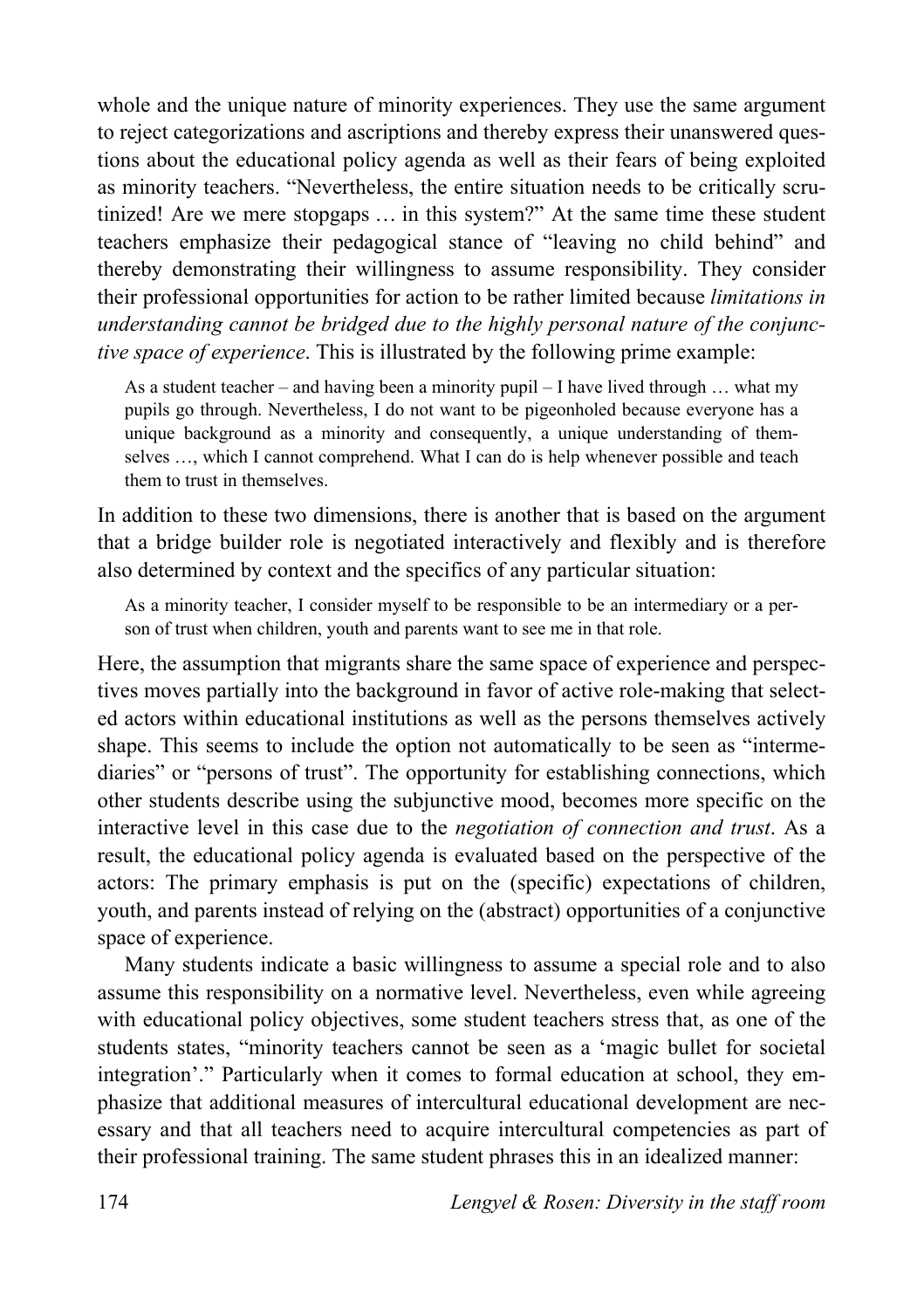In addition to intentionally recruiting minority teachers, the intercultural competencies of every educator need to improve during basic and advanced training in order to avoid having teachers with international roots be stereotyped and asking them to solve problems that they supposedly know the obvious solutions for.

Another dimension of the *assumption and construction of various and binary perspectives* is to broaden the perspective to include other categories of social inequalities and further differentiate the binary distinction of minority vs. nonminority heritage. At the forefront of this dimension is the role model function of a high-achieving educational career, as the following example illustrates. There is an underlying assumption about the common educational aspirations shared by those pupils with low chances for educational success, and these may include both minority families and families with low socio-economic status:

I can absolutely imagine that people will treat me with another form of respect and that I might be able to convey that everyone can make it, irrespective of the circumstances. This may not only influence minority pupils; it may also positively affect others (for instance children who come from poor families).

Thus, the minority student teachers reaffirm the call for staff, i.e. faculty diversity in their portfolio entries while, at the same time, scrutinizing it critically. Their perspectives reveal that the *assumption and construction of various and binary perspectives* in different configurations of 'minority vs. non-minority heritage' may have been elicited or facilitated by the debate on educational policy and its rhetoric as well as discriminatory language practices in research publications and in seminars. It can therefore also be understood in the context of emergent "heightened sensitivity to inequality", making it possible to name and recognize educational inequalities which the students wish to address.

4.3 Results gathered from the language biographies about the treatment of multilingualism at school

This analysis is based on portfolio entries that addressed the student teachers' multilingual language biographies. The students were asked to write a 'story' about their multilingual language biography. In conclusion, they were asked to reflect on this while addressing one of the following guiding questions and writing down their reflections: *How important are your languages to you and why? How do the people in your life and specific events and contexts influence the significance of your languages?* In the end, the students were asked to contemplate how their personal multilingualism might benefit them as teachers. They were asked to think of scenarios in which they might be able to use their languages in a meaningful manner.

The following analysis refers to the latter question. It is worth mentioning that only ten language biographies addressed the guiding question that is relevant for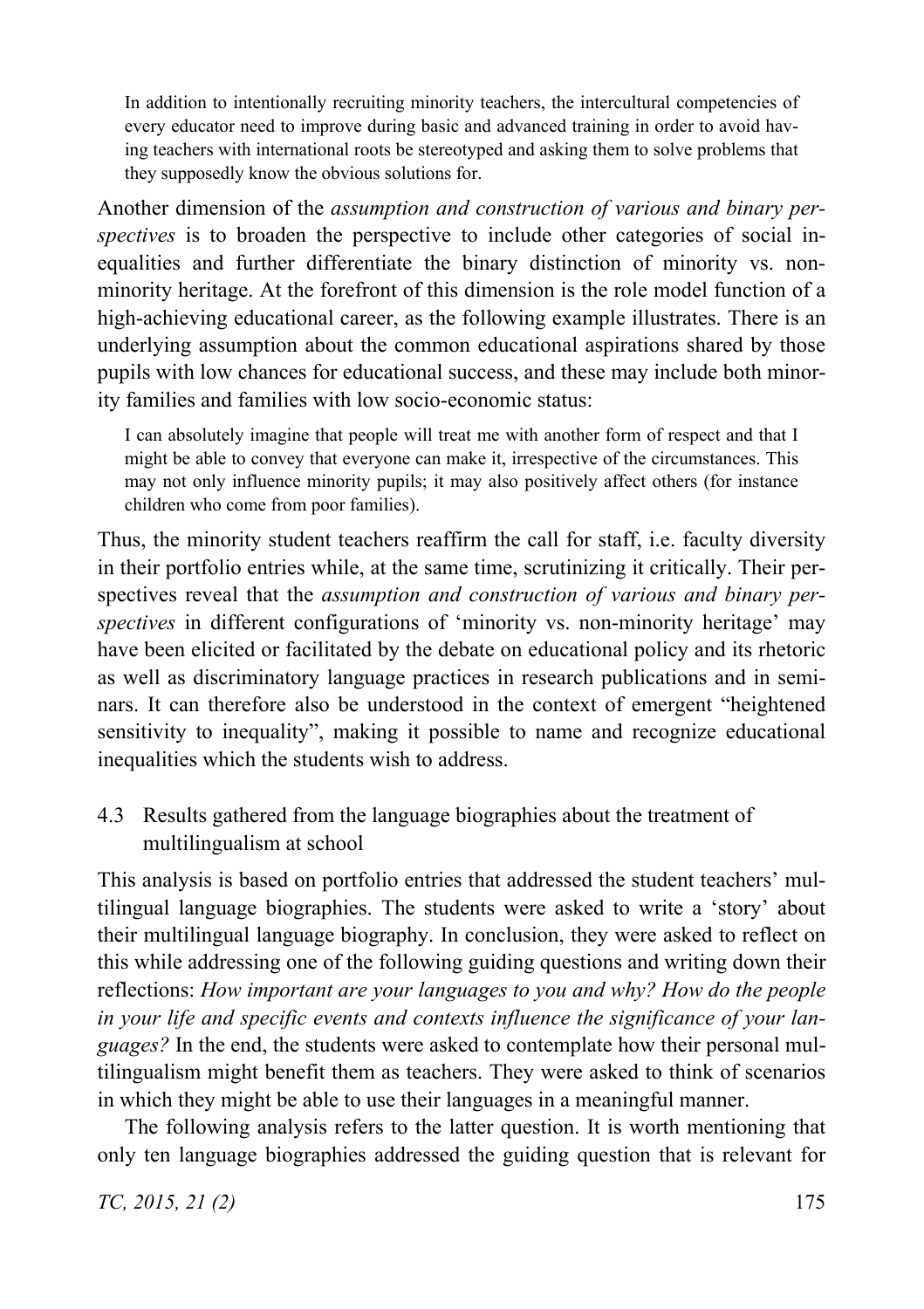this analysis. Based on these ten documents, it is possible to derive three lines of argumentation: a) benefits of multilingualism, b) potential of the conjunctive space of experience ('konjunktiver Erfahrungsraum', cf. Bohnsack, 2010), and c) ambivalence about the use of personal multilingualism.

# *a) Benefits of multilingualism*

The students consider their multilingualism, both language proficiency and multicultural experience, to be an advantage which they wish to use as teachers in the future. They express this attitude but often do not explicitly state how exactly they want to use this advantage. Statements such as "In my opinion, this gift, multilingualism I mean, which was given to me, is of immeasurable value and I will be able to use this to my advantage later as a teacher" and "I am convinced that there are many advantages to being a teacher who is multilingual" illustrate the abstract benefit they expect from this condition. Another student is more reserved: She 'could' imagine that the multitude of languages she knows 'might' be beneficial. The student teachers often associate this advantage with familiarity with (national) cultures and proficiency in specific languages (e.g. Russian, Turkish); they do not, however, address other advantages of multilingualism which go beyond the connection to the respective languages, such as expanded metalinguistic abilities or translanguaging. One student addresses her specific multilingual opportunities for action: She would not punish pupils who use their heritage languages and would be attuned to pupils' multilingualism using the language-awareness approach (Hawkins, 1984/1987; James & Carrett, 1992); at the same time, she qualifies this intention by pointing to the mistrust against the use of heritage languages that predominates at schools: "If someone were to address me in Polish, (I) would like to reply to the child in Polish. But the German school is a long way away from this ideal"

The student teachers primarily address the interaction with parents but they also mention the interactions with pupils and colleagues when it comes to integration support. They expect to be able to motivate families to participate actively at school, and they consider themselves to operate as intermediaries between different groups, generate cooperation because "cooperation would be more successful if bi-/multilingual communication were possible." Another student provides the following remark, by knowing two minority languages (Turkish and Kurdish), she could be the initial point of contact for pupils and parents and assume the "position of guidance counselor." Nevertheless, she does not want to use her multilingualism in terms of being an interpreter. She would also be able "to recruit parents for various projects, encourage them to be involved how school is conducted. I will be an educator that promotes or facilitates cooperation between certain groups due to my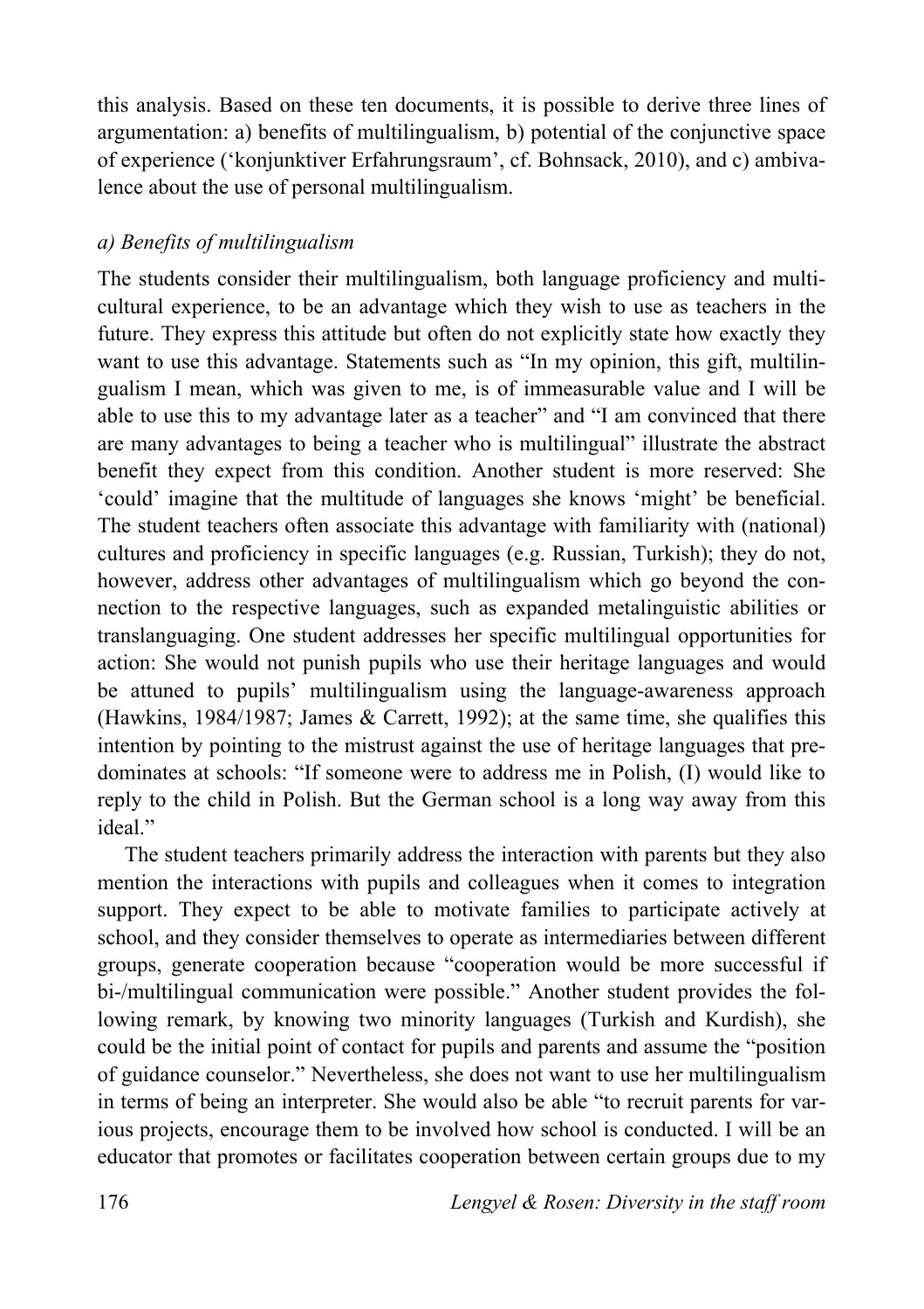linguistic advantages." What is interesting at this point is that this student teacher uses the future tense instead of phrasing this statement in the subjunctive mood. By doing so, she highlights her thoughts as a personal and professional goal that she seeks to achieve.

The student teachers not only mention cooperation with parents and maybe other groups as possible advantages, they also address the possibility that they would be able to recognize language difficulties in pupils that are due to second language acquisition or that are heritage language specific. One student teacher writes, "typical language features of Turkish and of Spanish are well known." For that reason, she can understand "the respective language difficulties of children who have this heritage language."

The student teachers' reflections also demonstrate their awareness that certain heritage languages may be more useful than others due to the structure of German migration society and the pupil population. One student, who experienced a "certain hybridity" of Algerian and French while growing up, regrets not knowing Turkish because it would be "relevant for certain in-class situations."

## *b) Potential of the conjunctive space of experiences*

The student teachers reflect at length about the opportunities that the conjunctive space of experience created by a multilingual environment may offer. For instance, they assume that they are able to better understand the process of second language acquisition because of their own experiences. They also assume that they can therefore benefit from this shared experience when it comes to building relationships with their pupils. One student acknowledges that she has used most of her languages passively because she never felt comfortable enough to speak in front of others. Based on her personal language biography and acquired knowledge, she reflects that as a teacher she has the opportunity "to encourage pupils that they shouldn't feel bad about language deficits or about their accents and that they have to communicate actively in this language." But in order to do this, the school would first have to create an "appropriate learning environment." Whether she would be willing to help establish such an atmosphere and how she would do this, remained unspoken.

Based on their personal experiences, the student teachers expect to be more sensitive, more empathetic, and more understanding toward the children who are learning German and may encounter discrimination because of this. Because they themselves have experienced "not understanding something and/or not being understood," they can be more "sensitive toward these children" as teachers. Another student makes a similar observation: Being personally sensitive about (language) discrimination makes it possible to treat pupils "justly". Yet another student also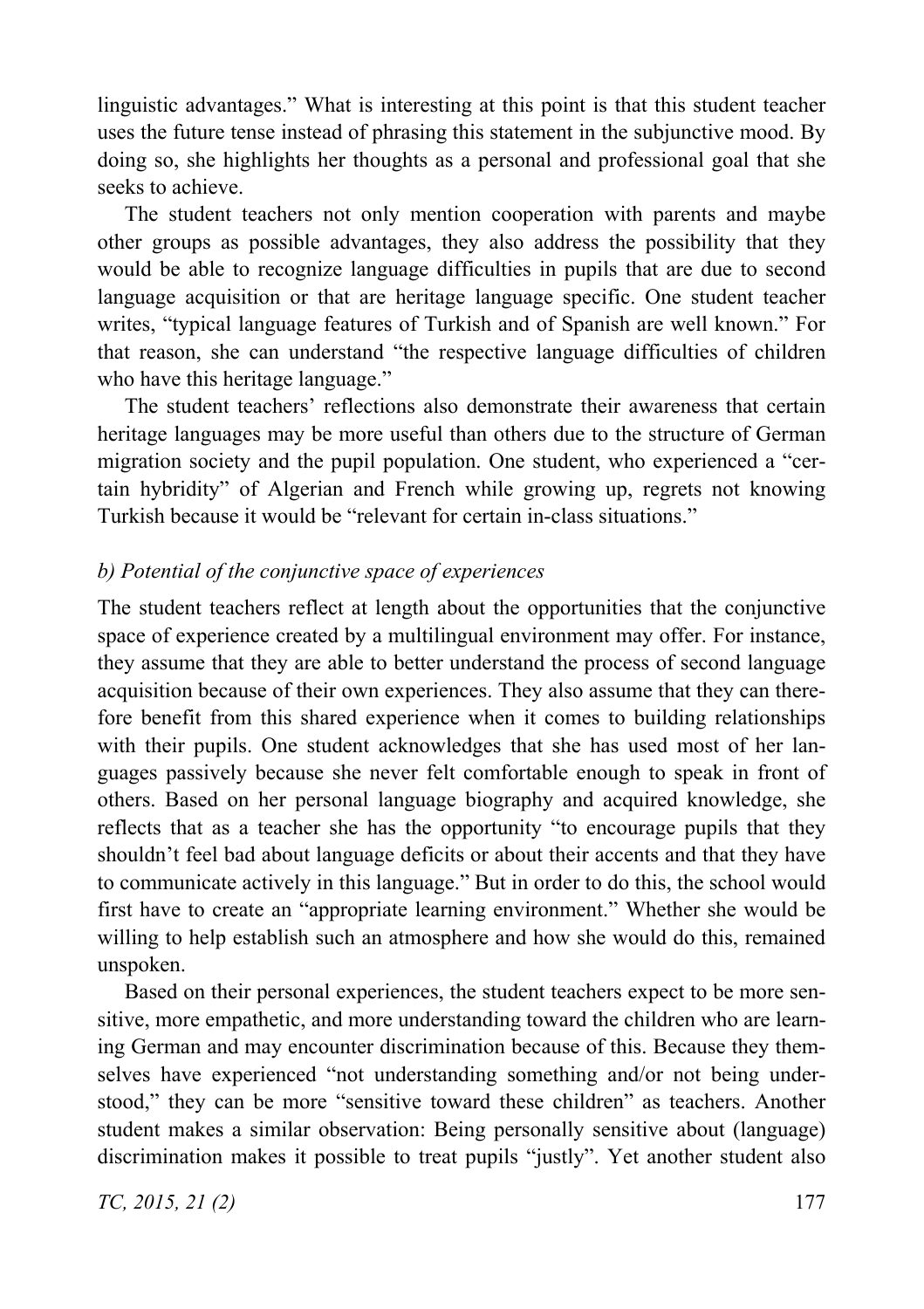reflects on being able to establish closer contact with families and pupils because she can understand them better and act as a role model for them in terms of language attainment.

Interestingly, the student teachers also rely on the argument of a common or conjunctive space of experience between minority teachers on the one hand and minority pupils on the other when it comes to supporting colleagues. One student writes that she will be able to support her colleagues by "helping interpret the behaviors of pupils who are of Turkish-Muslim heritage." Although they were merely asked to reflect on their multilingualism as teachers, this draws a connection to national cultural and religious heritage. As the connection between language and culture – even if they are considered dynamic constructs – is omnipresent, this way of thinking reveals an understanding of language that is linked to national culture as well as a close connection between culture and religion, which are transmitted via language. It is also reminiscent of the daily societal discourse about culture wherein cultures are considered clearly differentiable units whose members share inherent characteristics.

## *c) Ambivalence about the use of personal multilingualism*

As the previous sections have already suggested, in most of their portfolio entries, the student teachers exhibit a tendency toward critically ambivalent attitudes about their multilingualism and its use in school. This ambivalence, however, is stated outright only occasionally. One portfolio entry explicitly grapples with the ambivalent feeling and thoughts. By talking about "language as the key to closeness and trust," this student initially highlights the benefits of multilingualism and of her own intercultural experiences in terms of communication and contact with parents and pupils. She considers it to be her job to "convey basic trust in the slow learning achievement" of pupils whose second language is German. Nevertheless, it is generally desirable for pupils to develop "trust in all teachers."

In one paragraph addressing cooperation with parents, she also acknowledges specific challenges that may result when parents speak the same minority language that she does. "I can especially imagine that parents from Russia may be willing to speak with me more openly when they realize that we are connected by our common mother tongue. But here, too, it is important to be aware of the negative aspects because I can imagine that my Russian, which will not be on the same level as the parents, may come across like I didn't spend enough effort on this culture and language."

The student also voices her fear of being stereotyped because of her multilingualism, of having to assume a special role and of being pigeonholed. "Are you in a system where you are potentially forced to assume a certain role because of your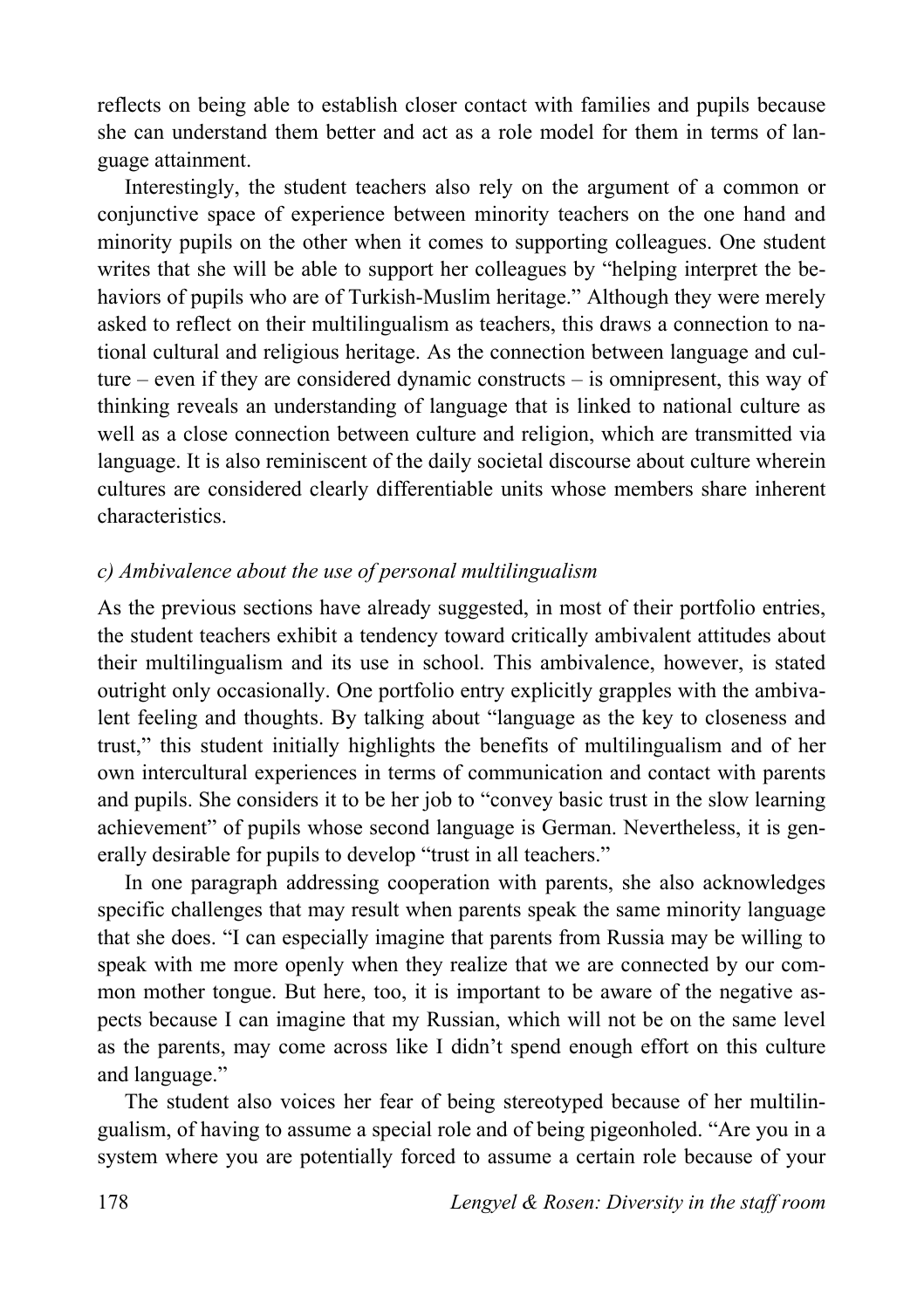personal background, so are you being stereotyped and have to identify with this? Or are you suddenly a stopgap when your colleagues don't know what to do anymore?"

Here the student demonstrates a high level of willingness to reflect critically. This allows her to clearly express both her questions and fears when it comes to dealing with her own multilingualism and the potential that may be related to it. By referring to her personal multilingualism and minority heritage, she deconstructs the abstract advantages that underlie the empty phrase "to use multilingualism" which we – researchers, lecturers and practitioners – also use.

In summary, we can identify three lines of argumentation based on portfolio entries that dealt with the guiding question of how minority student teachers may use their multilingualism. It becomes apparent that the students develop a sense for recognizing situations in which their multilingualism may be used in a meaningful manner, both by relying on their own heritage languages and by drawing on their experience learning German. But it also becomes apparent that they are not entirely convinced of the usefulness of their multilingualism. Instead they make it contingent upon certain conditions – such as the overall school climate that recognizes multilingual resources – that have to be met in order to be able to deal with their personal multilingualism in a professional manner. This also illustrates that the everyday understanding of language (and culture) and multilingualism, which becomes apparent in the written reflections, needs to be addressed in student teacher education in order to make the potential of the 'personal' (e.g. the individual language competence a person may possess) tangible for the student teachers.

# 5. Conclusion

The explorative study presented in this article addresses a crucial component in international and German research on 'minority student teachers', namely how minority student teachers themselves evaluate and assess the role of language and cultural mediator assigned to them by educational policy. In order to investigate this question, we used two distinct methods of data collection: focus groups and written documents in the form of portfolio entries. We are convinced that the multidimensionality of this methodological approach is particularly beneficial because it reveals the collective guiding patterns of a (supposed) group as well as individual perspectives. This allows us to better examine the soundness of both articulated perspectives in terms of their validity which a single methodological approach would not allow for. In addition, portfolios, like other pieces of writing, allow for analytical insights into the *reflective processes* of their authors.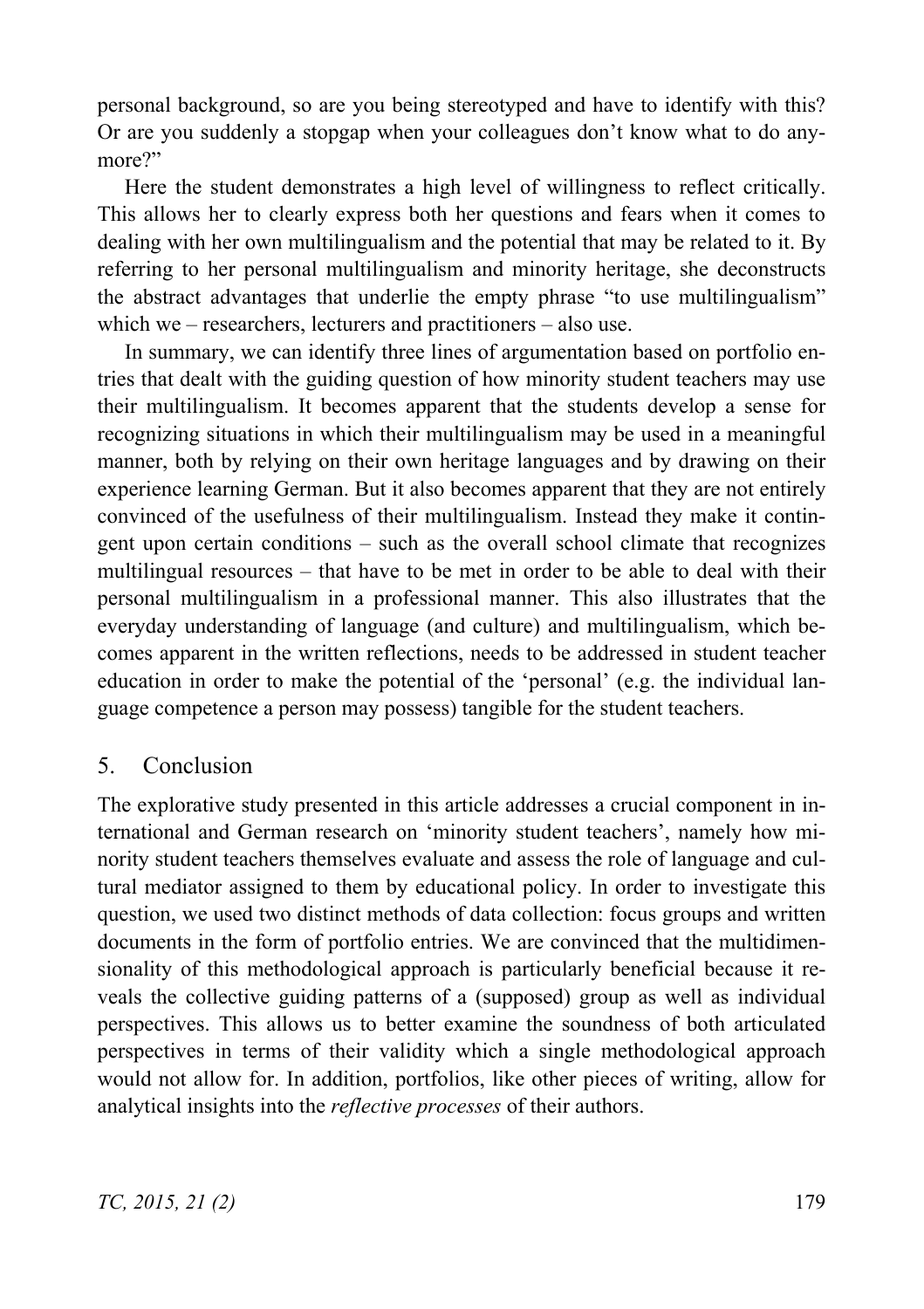The results analyzed according to the grounded theory can be summarized as follows. It has to be considered – as it was said before – that the data was collected in a special learning context where critical reflections based on thematic input and literature reception were supported. This certainly has had an impact on the students' views and ways to argue. The focus groups demonstrate ambivalent perspectives: The students consider themselves, as well as all other teachers, to be obliged to contribute to minority pupils' integration and educational success. They are critical of the special role that is ascribed to them and do not expect to automatically be able to fulfill it better than non-minority teachers due to their biographical resources. In their portfolio entries, the student teachers support this perspective. The analysis comes to a similar conclusion, when they articulate their individual positions about the use of their multilingual resources. Although they mention a few general benefits when it comes to teaching in a multilingual classroom, the analysis also reveals ambivalent attitudes when it comes to how to deal with personal multilingualism and that of pupils. Furthermore it becomes evident that the student teachers do not define their role in isolation from general processes of intercultural school development. Another result of the analysis is that students (re)produce binary perspectives along the lines of difference of minority and non-minority heritage; this is partially due to the explicit involvement with the subject matter on the one hand but also points towards the students' heightened sensitivity to inequality on the other (cf. Bandorski  $& Karakasoju, 2013, p. 152$ ).

So how can the revealed ambivalences be explained? We will investigate possible responses to this question in light of other research results. The educational policy demand for more minority teachers neglects one aspect in particular: minority teachers who completed or at least partially completed their educational careers in Germany have become acquainted with an educational system that transmits the cultural and linguistic norms of the majority (Gogolin, 2002; Ross, 2003). Initial findings indicate that a interrelation between educational biographical experiences and the (anticipated) contact with migration-related diversity exists or can be expected (cf. Panagiotopoulou & Rosen, 2015). Franz Hamburger, for instance, demonstrates in a survey of qualitative studies that immigrants who were educationally successful studied in a 'steady' manner during their educational careers – they kept their minority heritage in the background in order to be educationally successful (2005, p. 10). The educational policy objective, however, requires them to do exactly the opposite, namely to emphasize that aspect of their biography that they generally have not previously intentionally revealed in educational contexts. Doris Edelmann's (2013) results also point in a similar direction. She demonstrates – also provisionally – that young minority teachers favor a 'silent' recognition of heterogeneity and, in doing so, leave potential differences and commonalities un-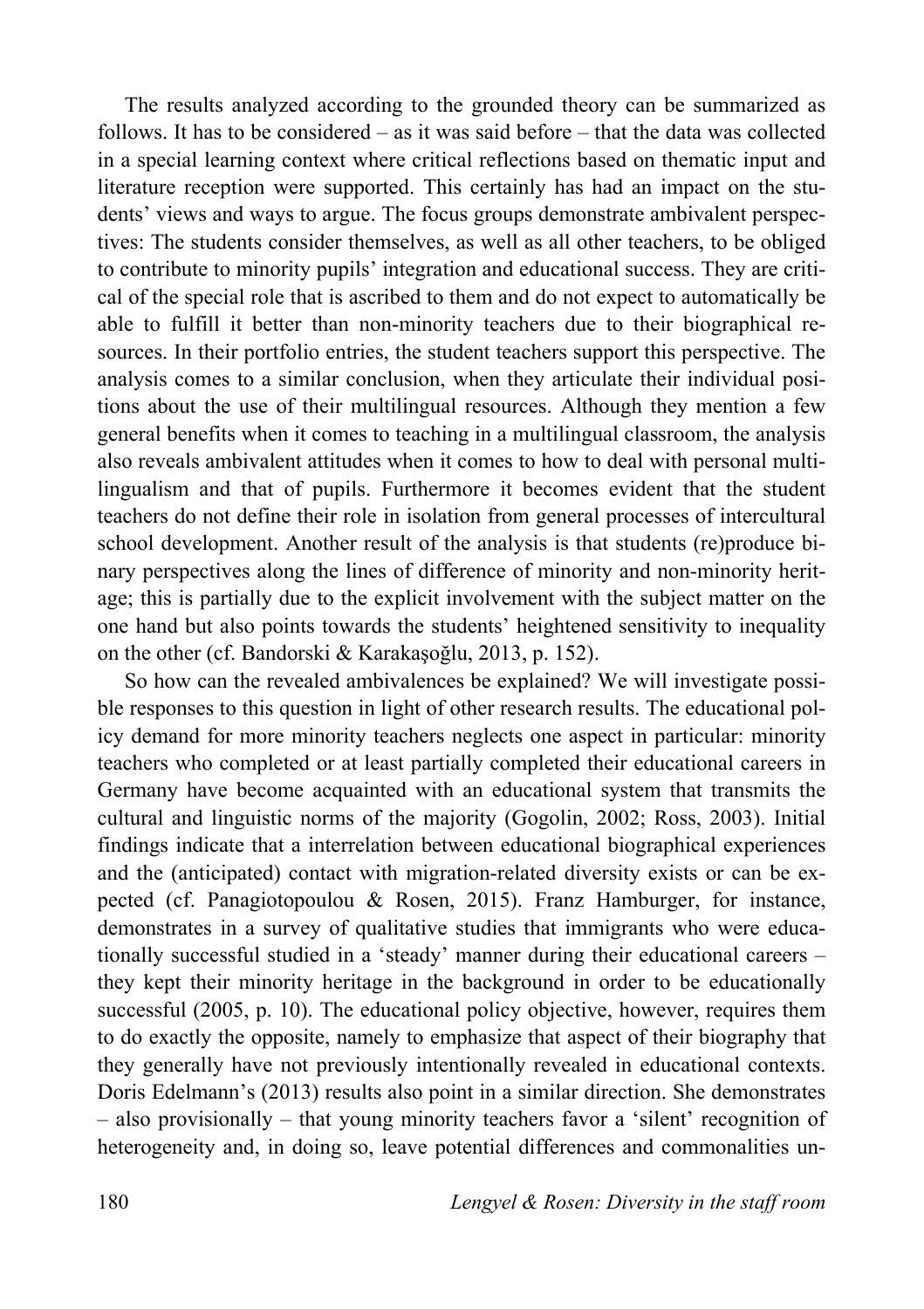addressed. To these teachers it is "often particularly important not to explicitly talk to pupils about their heritage or even address them as representatives of a certain culture due to their own, negative experiences during primary and secondary education" (p. 200). That is to say, although the ascription of a special role as language and cultural mediators, bridge builders, integration assistants, role models, etc. may be positive, it nevertheless stigmatizes and may not correspond to the personal and professional self-understanding of minority student teachers.

From our perspective, we recommend that future research investigates and further develops such hypotheses in order to help explain the ambivalent perspectives of student teachers.

## *Notes*

- 1. For reasons of international connectivity we refer to minority teachers, minority student teachers as ethnic minorities although in Germany the term 'migration background' is widespread. When we quote German research literature or our own data we mostly use minority heritage to emphasize the connection to the German term.
- 2. All citations of German sources have been translated by the authors.
- 3. The mixed-methods study DIVAL at the University of Teacher Education, St.Gallen, Switzerland (see Edelmann, Bischoff, Beck & Meier in this issue) is based on a comparable university-political interest, namely the illumination and simultaneous consideration of the (growing) diversity among pre-service teachers (see, http://blogs.phsg.ch/dival/).
- 4. In addition to this research proposal, the wider context of the regional project of Bremen also includes the qualitative study by Kul (2013), which takes the second phase of teacher education into account, for which the universities are not responsible in Germany. Her research question addresses "how student teachers [deal with] racializing ascriptions of positions," which behavioral strategies they use in this context, and how important these experiences of racism are in light of their professional self-understanding (p. 157). In order to investigate these questions Kul conducted 18 episodic interviews with student teachers both of minority and non-minority heritage; the interviews were evaluated according to the documentary method.
- 5. For more information about the seminar design and the evaluation of the focus-group discussions about 'intercultural competency' between minority student teachers, see Lengyel and Rosen (2012).

## *References*

- Akababa, Y., Bräu, K. & Zimmer, M. (2013). Erwartungen und Zuschreibungen. Eine Analyse und kritische Reflexion der bildungspolitischen Debatte zu Lehrer/innen mit Migrationshintergrund. In K. Bräu, V.B. Georgi, Y. Karakaşoğlu & C. Rotter (Eds.), *Lehrerinnen und Lehrer mit Migrationshintergrund. Zur Relevanz eines Merkmals in Theorie, Empirie und Praxis* (pp. 37–57). Münster: Waxmann.
- Auernheimer, G. (2013). Interkulturelle Kommunikation, mehrdimensional betrachtet, mit Konsequenzen für das Verständnis von interkultureller Kompetenz. In G. Auernheimer (Ed.),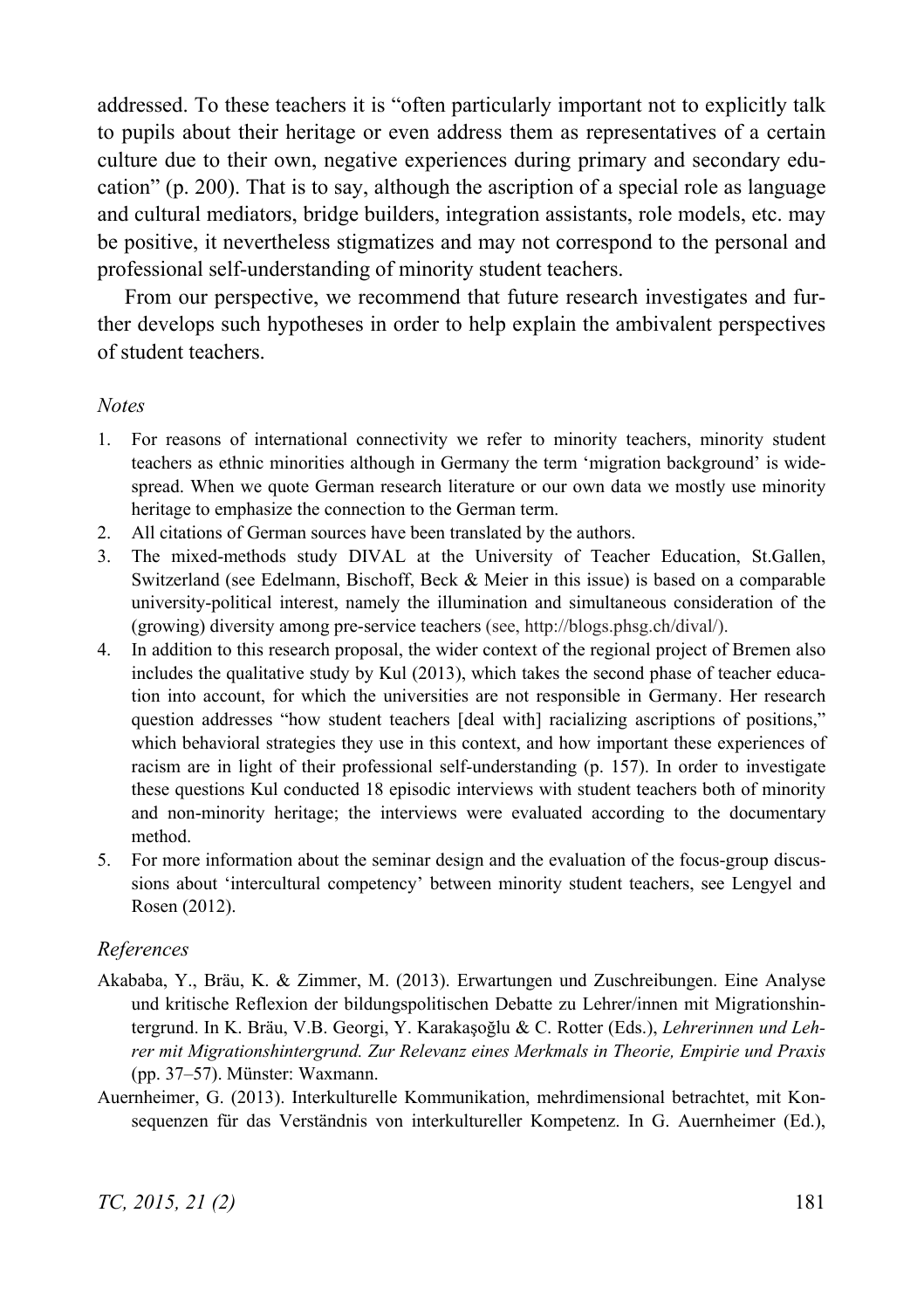*Interkulturelle Kompetenz und pädagogische Professionalität* (4<sup>th</sup> ed.) (pp. 37–70). Wiesbaden: Springer VS.

- Autorengruppe Bildungsberichterstattung. (2012). *Bildung in Deutschland 2012. Ein indikatorengestützter Bericht mit einer Analyse zur kulturellen Bildung im Lebenslauf*. Bielefeld: Bertelsmann.
- Bandorski, S. & Karakasoğlu, Y. (2013). Macht , Migrationshintergrund' einen Unterschied? Studienmotivation, Ressourcen und Unterstützungsbedarf von Lehramtsstudierenden mit und ohne Migrationshintergrund. In K. Bräu, V.B. Georgi, Y. Karakasoğlu & C. Rotter (Eds.), *Lehrerinnen und Lehrer mit Migrationshintergrund. Zur Relevanz eines Merkmals in Theorie, Empirie und Praxis* (pp. 133–155). Münster: Waxmann.
- Bohnsack, R. (2010). Documentary method and group discussions. In R. Bohnsack, N. Pfaff & W. Weller (Eds.), *Qualitative analysis and documentary method in international educational research.* Opladen: Barbara Budrich. Retrieved April 3, 2015, from http://nbn-resolving. de/urn:nbn:de:0168-ssoar-317339
- Bryant, A. & Charmaz, K. (Ed.). (2010). *The SAGE handbook of grounded theory*. Los Angeles: Sage.
- Carrington, B. & Tomlin R. (2000). Towards a more inclusive profession: Teacher recruitment and ethnicity. *European Journal of Teacher Education, 23* (2), 139–157.
- Charmaz, K. (2014). *Constructing grounded theory* (2nd ed.) London: Sage.
- Cunningham, M. & Hargreaves, L. (2007). *Minority ethnic teachers' professional experiences. Evidence from the teacher status project*. Cambridge: University of Cambridge, Faculty of Education, Research Report RR853.
- Döll, M. & Knappik, M. (2013). *ұ… if their German is perfect': Mechanisms of exclusion in Austrian pre-service teacher education.* Paper presented at the European Conference on Educational Research (ECER) 'Creativity and Innovation in Educational Research', Network 'Social Justice and Intercultural Education', Istanbul, September 13.
- Edelmann, D. (2013). Lehrkräfte mit Migrationshintergrund ein Potential pädagogischer Professionalität im Umgang mit migrationsbedingter Heterogenität. In K. Bräu, V.B. Georgi, Y. Karakaşoğlu & C. Rotter (Eds.), *Lehrerinnen und Lehrer mit Migrationshintergrund. Zur Relevanz eines Merkmals in Theorie, Empirie und Praxis* (pp. 197–208). Münster: Waxmann.
- Flechsig, K.-H. (1999). Methoden interkulturellen Trainings. Ein neues Verständnis von 'Kultur' und 'interkulturell'. In M. Gemende, W. Schröer & S. Sting (Eds.), *Zwischen den Kulturen. Pädagogische und sozialpädagogische Zugänge zur Interkulturalität* (pp. 209–227). Weinheim: Juventa.
- Flick, U. (1995). *Qualitative Forschung. Theorie, Methoden, Anwendung in Psychologie und Sozialwissenschaften*. Reinbek: Rowohlt.
- Flick, U. (2011). *Triangulation. Eine Einführung* (3rd ed.). Wiesbaden: VS Verlag für Sozialwissenschaften.
- Georgi, V. (2013)*.* Empirische Studien zu Lehrenden mit Migrationshintergrund, minority teachers und teachers of color. In K. Bräu, V.B. Georgi, Y. Karakaşoğlu & C. Rotter (Eds.), *Lehrerinnen und Lehrer mit Migrationshintergrund. Zur Relevanz eines Merkmals in Theorie, Empirie und Praxis* (pp. 85–103). Münster: Waxmann.
- Gläser-Zikuda, M., Rohde, J. & Schlomske, N. (2010). Empirische Studien zum Lerntagebuchund Portfolio-Ansatz im Bildungskontext – ein Überblick. In M. Gläser-Zikuda (Ed.), *Lerntagebuch und Portfolio aus empirischer Sicht* (pp. 3–31). Landau: Verlag Empirische Pädagogik.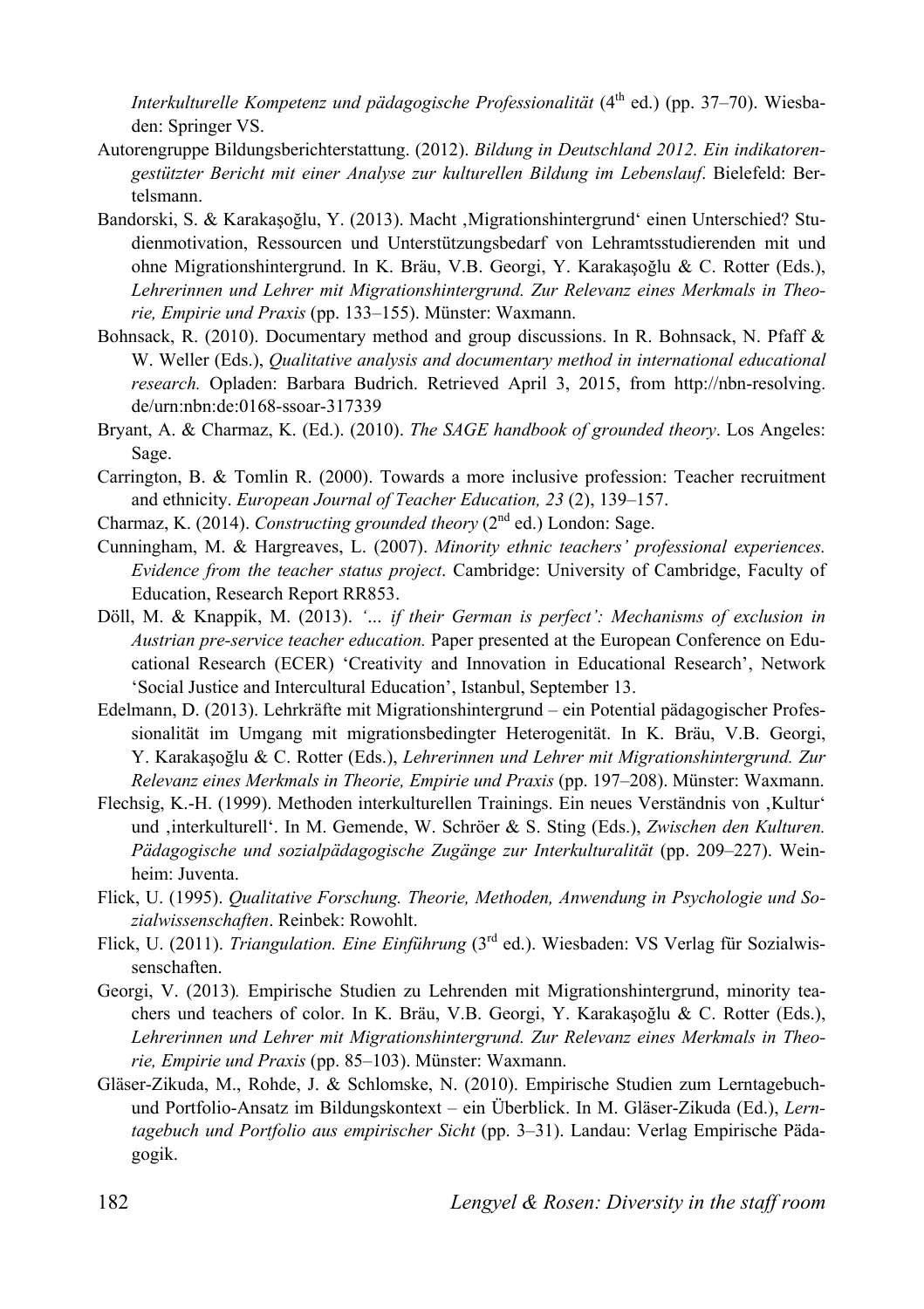- Gläser-Zikuda, M., Voigt, C. & Rohde, J. (2010). Förderung selbstregulierten Lernens bei Lehramtsstudierenden durch portfoliobasierte Selbstreflexion. In M. Gläser-Zikuda (Ed.), *Lerntagebuch und Portfolio aus empirischer Sicht* (pp. 142–163). Landau: Verlag Empirische Pädagogik.
- Gogolin, I. (2002). Linguistic and cultural diversity in Europe: A challenge for educational research and practice. *European Educational Research Journal, 1* (1), 123–138.
- Hamburger, F. (2005). Der Kampf um Bildung und Erfolg. Eine einleitende Feldbeschreibung. In F. Hamburger, T. Badawia & M. Hummrich (Eds.), *Migration und Bildung. Über das Verhältnis von Anerkennung und Zumutung in der Einwanderungsgesellschaft* (pp. 7–22). Wiesbaden: VS Verlag für Sozialwissenschaften.
- Hawkins, E. (1984/1987). *Awareness of language: An introduction*. Cambridge: CUP.
- Hiller, G.G. (2010). Critical-Incident-Analyse. Im Zug (Wroclaw Berlin). In G.G. Hiller & S. Vogler-Lipp (Eds.), *Schlüsselqualifikation Interkulturelle Kompetenz an Hochschulen. Grundlagen, Konzepte, Methoden* (pp. 322–328). Wiesbaden: VS Verlag für Sozialwissenschaften.
- Hülst, D. (2010). Grounded theory. In B. Friebertshäuser, A. Langer & A. Prengel (Eds.), *Handbuch Qualitative Forschungsmethoden in der Erziehungswissenschaft* (3<sup>rd</sup> ed.) (pp. 281–300). Weinheim: Juventa.
- James, C. & Carrett, P. (Ed.). (1992). *Language awareness in the classroom*. London: Longmann.
- Karakasoğlu, Y. (2011). Lehrer, Lehrerinnen und Lehramtsstudierende mit Migrationshintergrund. In U. Neumann & J. Schneider (Eds.), *Schule mit Migrationshintergrund* (pp. 121–135). Münster: Waxmann.
- Knappik, M. & Dirim, I. (2012). Von Ressourcen zu Qualifikationen Was es heißt, Lehrerin mit Migrationshintergrund zu sein. In K. Fereidooni (Ed.), *Das interkulturelle Lehrerzimmer. Perspektiven neuer deutscher Lehrkräfte für den Bildungs- und Integrationsdiskurs* (pp. 89– 94). Wiesbaden: Springer VS.
- Koch-Priewe, B. (2013). Das Portfolio in der LehrerInnenbildung Verbreitung, Zielsetzungen, Empirie, theoretische Fundierungen. In B. Koch-Priewe, T. Leonhard, A. Pineker & J.C. Störtländer (Eds.), *Portfolio in der LehrerInnenbildung. Konzepte und empirische Befunde* (pp. 41–73). Bad Heilbrunn: Klinkhardt.
- Kul, A. (2013). Jetzt kommen die Ayses auch ins Lehrerzimmer und bringen den Islam mit. Subjektiv bedeutsame Erfahrungen von Referendarinnen und Referendaren im Rassismuskontext. In K. Bräu, V.B. Georgi, Y. Karakaşoğlu & C. Rotter (Eds.), *Lehrerinnen und Lehrer mit Migrationshintergrund. Zur Relevanz eines Merkmals in Theorie, Empirie und Praxis* (pp. 157–171). Münster: Waxmann.
- Lamnek, S. (1995). *Qualitative Sozialforschung. Vol. 2. Methoden und Techniken* (3<sup>rd</sup> ed.). Weinheim: Beltz.
- Lengyel, D. & Rosen, L. (2012). Vielfalt im Lehrerzimmer?! Erste Einblicke in ein Lern-/Lehrund Forschungsprojekt mit Lehramtsstudentinnen mit Migrationshintergrund an der Universität Köln. In K. Fereidooni (Ed.), *Das interkulturelle Lehrerzimmer. Perspektiven neuer deutscher Lehrkräfte für den Bildungs- und Integrationsdiskurs* (pp. 71–87). Wiesbaden: Springer VS.
- Lynn, M. & Lewis, C. (2009). *Examining the recruitment, retention and the impact of African American male teachers*. Paper presented at the Annual Meeting of the American Association of Colleges for Teacher Education.